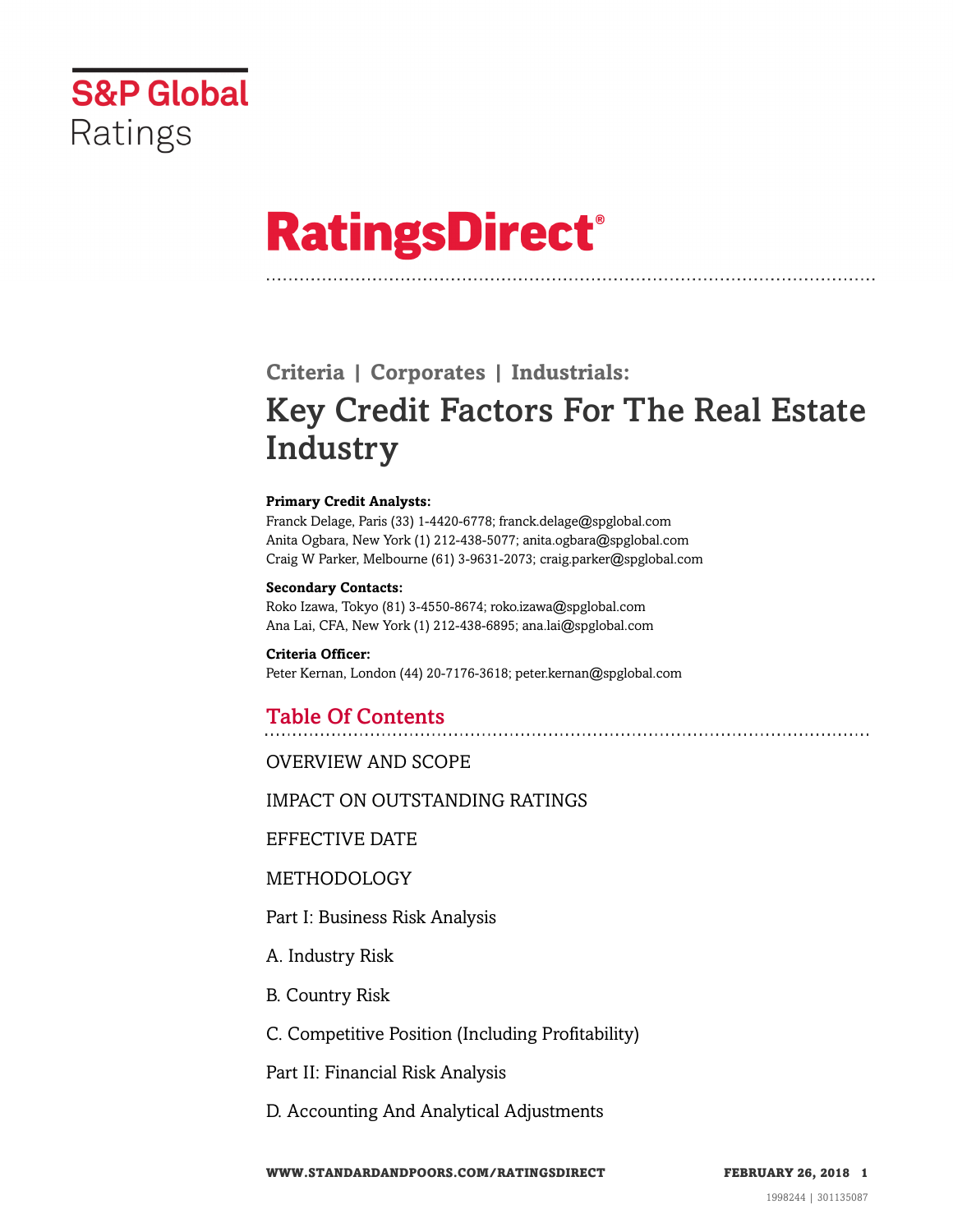# Table Of Contents (cont.)

[Part III: Rating Modifiers](#page-16-0)

- [E. Diversification/Portfolio Effect](#page-16-1)
- [F. Capital Structure](#page-16-2)
- [G. Liquidity](#page-17-0)
- [H. Financial Policy](#page-18-0)
- [I. Management And Governance](#page-19-0)
- [J. Comparable Ratings Analysis](#page-19-1)

[K. Issue Ratings](#page-19-2)

### [RELATED CRITERIA AND RESEARCH](#page-21-0)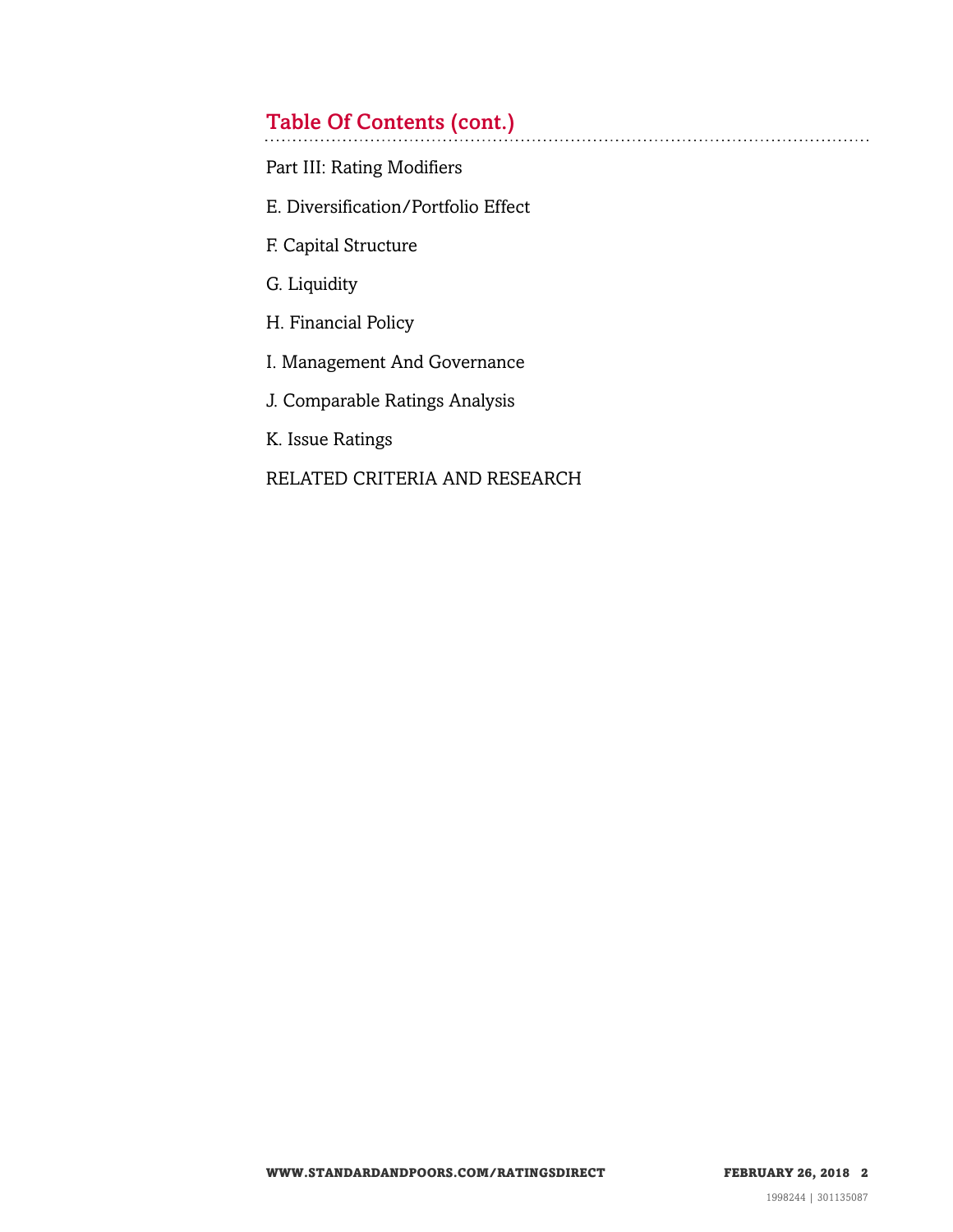# **Criteria | Corporates | Industrials:** Key Credit Factors For The Real Estate Industry

# <span id="page-2-0"></span>OVERVIEW AND SCOPE

- 1. S&P Global Ratings is changing its key credit factors for rating real estate companies.
- 2. We intend the criteria to enhance the comparability and transparency of our real estate company ratings.
- 3. These criteria represent S&P Global Ratings' methodology and assumptions for rating real estate companies, including real estate investment trusts (REITs) and real estate operating companies, on a global basis. We define real estate companies as companies that derive a substantial majority of their EBITDA from rental income. (Single-family homebuilders are the subject of a separate Key Credit Factors report.)
- 4. We use the criteria to determine the ratings of real estate companies that generate relatively stable cash flows from property leases whose maturities are generally greater than one year. We define real estate companies as companies that majority-own a portfolio of stabilized real estate and derive a substantial majority of their EBITDA from property rental income. These include companies that are legally organized as REITs as well as non-REIT real estate operating companies. These criteria are not intended to apply to single-family homebuilders or to other companies that derive the majority of their EBITDA from real estate property development. These criteria typically do not apply to so-called specialty REITs, which are organized as REITs for tax or funding purposes but operate outside of the traditional property sectors. For example, these criteria do not apply to forest product REITs, cell tower REITs, and prison REITs.
- 5. The major changes to our methodology are as follows:
	- Revised ratio ranges for the funds from operations (FFO) to debt supplemental ratio. This revision will allow us to better differentiate between real estate companies with weaker financial metrics.
	- Under the revised methodology, we assess the subordination risk for creditors that may be at risk of low recovery in a default scenario by comparing the level of secured debt to total assets. We use a ratio of secured debt to total undepreciated assets, or secured debt to fair market value of assets, to help assess the degree to which secured debt encumbers a large proportion of the REIT's assets.

# <span id="page-2-1"></span>IMPACT ON OUTSTANDING RATINGS

6. As a result of these criteria changes, we expect no changes to our issuer ratings, and no more than 5% of in-scope issuers to see a ratings change in one or more of their rated debt issuances. Of the issue-level credit ratings that could change, we expect the overwhelming majority to change by one notch.

# <span id="page-2-2"></span>EFFECTIVE DATE

These criteria are effective immediately, except for those markets that require prior notification to and/or registration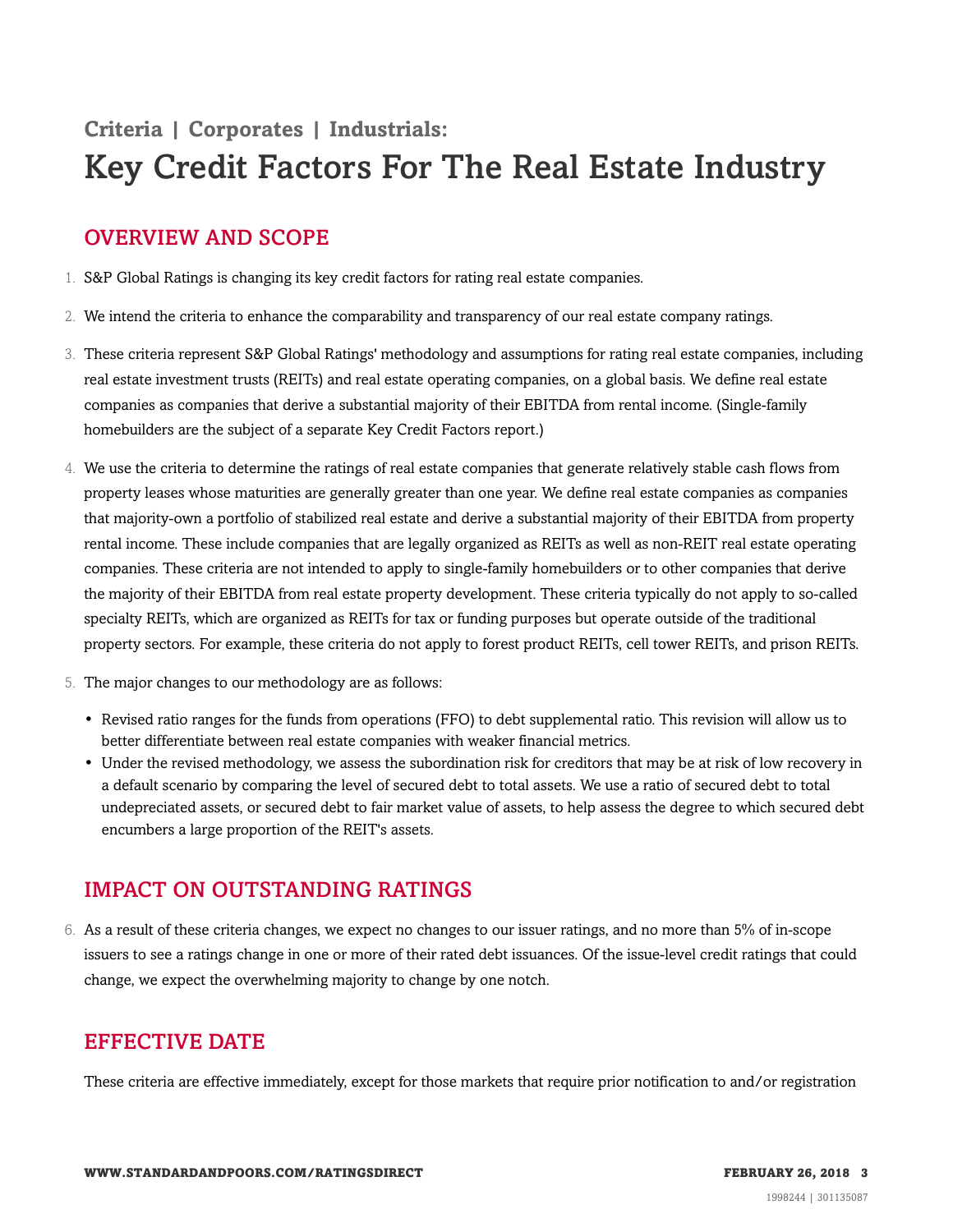by the local regulator, where the criteria will become effective when so notified by S&P Global Ratings and/or registered by the regulator.

## <span id="page-3-1"></span><span id="page-3-0"></span>METHODOLOGY

### <span id="page-3-2"></span>Part I: Business Risk Analysis

### A. Industry Risk

- 8. Within the framework of S&P Global Ratings' general criteria for assessing industry risk (see "Methodology: Industry Risk," Nov. 19, 2013), we view real estate as a 'low risk' industry (Category 2). We derive our industry risk assessment for real estate companies from our view of the segment's 'intermediate' degree of cyclicality (Category 3), and our assessment that the industry is 'low risk' (Category 2) in terms of competitive risk and growth.
- 9. In our opinion, rated companies in the real estate industry usually have somewhat lower risk than most other industries and sectors, to the extent that these companies operate in developed markets, have sizable established property portfolios, and put only secondary emphasis on development activities. (Where a company operates in highly volatile and undeveloped markets, has a small portfolio, or puts a major emphasis on speculative development activities, it would be difficult for it to achieve an investment-grade rating, even with a conservatively leveraged capital structure.) In the past five years, there have been only a handful of payment defaults within the industry on rated corporate debt or instances of distressed exchanges, despite the turmoil in the real estate sector in certain markets during the 2007-2009 recession. (We treat distressed exchanges as tantamount to a default for rating purposes.) This low incidence of default among rated companies chiefly reflects the benefits afforded by diverse holdings of properties under long-term leases as well as the generally high quality of rated real estate portfolios that are institutionally managed by well-capitalized entities. In the U.S. and other developed countries, we believe the existence of bondholder-friendly covenants that restrict leverage and secured debt levels have also been a favorable rating factor. The risk profiles of rated real estate companies in developing markets vary widely, depending in part on local market characteristics and regulations. Industry dynamics also vary among the subsectors within real estate, such as office, industrial, retail, multifamily, hotel, and self-storage.

#### 1. Cyclicality

- 10. We assess the cyclicality of rated real estate companies as 'intermediate' (3). With a sufficiently large and diverse property portfolio and tenant base, rental income is fairly stable, even while property valuations are subject to wide and volatile fluctuations over the course of the business cycle. (In our financial analysis, we focus primarily on metrics where gains and losses on property sales are adjusted out, as are unrealized gains and losses on property valuation changes. We take a different approach to a real estate company with a business model that emphasizes trading in and out of properties on a short-term basis or with a business model that puts particular emphasis on developing properties for sale to third parties or related funds.)
- 11. On the negative side, the real estate sector is subject to economic cycles. We consider the emergence of real estate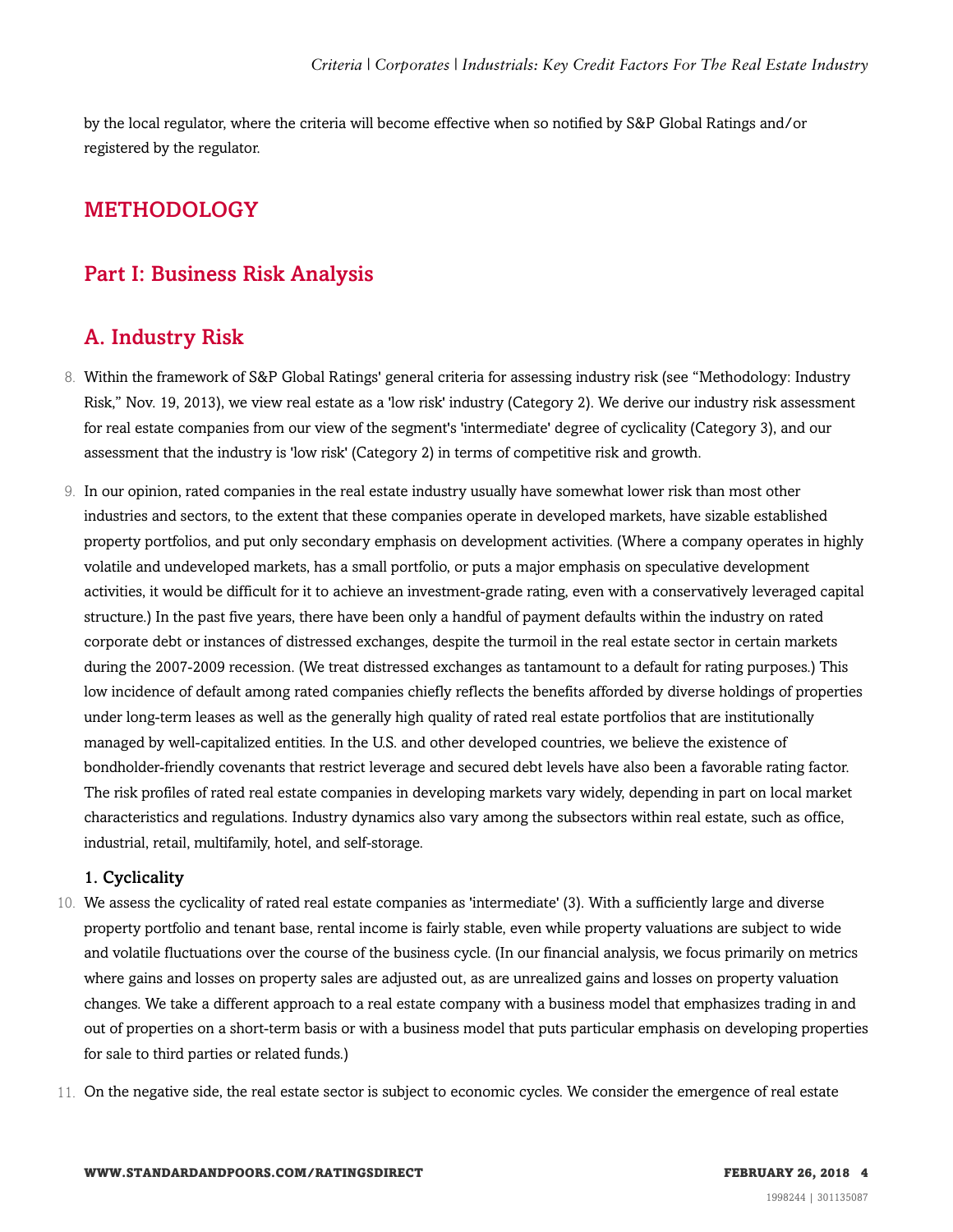bubbles because of the turmoil that can result when they burst. Real estate markets can be overbuilt, leading to depressed occupancy rates, rental rates, and property values. Competition for tenants can be intense. In terms of life cycle, the real estate sectors in the U.S., the EU, Australia, Japan, Hong Kong, and Singapore are fairly mature but still afford some opportunities for ongoing product reinvention. (One market-growth measure we track is absorption, the change in the total space that tenants occupy in a given geographic market or segment. We also track measures of changes in average market rent rates as well as the incentives that may be offered to tenants that can deflate the net value of nominal rent.) The business is somewhat capital intensive because of the significant investment required to develop new properties and maintain existing properties, and the resulting funding appetite makes the sector particularly subject to capital markets conditions and to changes in general interest rates.

- 12. The real estate industry has demonstrated an 'intermediate' degree of cyclicality in revenue and profitability, which are two key measures we use to derive an industry's cyclicality assessment. Based on our analysis of global financial data, companies in the real estate sector experienced an average peak-to-trough (PTT) decline in revenues of 7.4% during recessionary periods since 1968. (The data primarily reflect the performance of REITS. We believe the performance of non-REIT real estate operating companies has been similar.) Over the same period, real estate companies experienced an average PTT decline in EBITDA margin of 10.8%. These figures do not capture fluctuations in property valuations, which, depending on the country and subsector, were as high as 30% to 40%.
- 13. With an average drop in revenues of 7.4% and an average profitability decline of 10.8%, real estate companies' cyclicality score calibrates to an 'intermediate' risk (Category 3). We believe that in general, the higher the level of profitability cyclicality in an industry, the more this factor will contribute to credit risk of entities operating in that industry. However, the overall effect of cyclicality on an industry's risk profile may be mitigated or exacerbated by an industry's competitive conditions and growth environment.

#### 2. Competitive risk and growth

- 14. We view the real estate industry as warranting a 'low' (2) competitive risk and growth assessment. To assess competitive risk and growth, we score four subfactors as 'low', 'medium,' or 'high' risk. These subfactors are:
	- Effectiveness of industry barriers to entry.
	- Level and trend of industry profit margins.
	- Risk of secular change and substitution by products, services, and technologies.
	- Risk in growth trends.

#### a) Effectiveness of real estate industry's barriers to entry – medium risk

15. The real estate industry is fragmented, with most commercial real estate owned by individuals and small-scale operators. Barriers to entry are relatively low: There are few impediments to entering the business through acquisitions, other than capital. However, the capital that would be needed to replicate the scale and scope of larger real estate companies would be very substantial. Moreover, one major challenge for real estate companies is to optimize yields on their portfolios by attracting and retaining financially sound tenants at rents that afford an appropriate return on capital employed. In many cases, larger real estate companies have an advantage in sourcing and retaining higher-quality tenants because they are likely to have more capital to market and maintain their properties.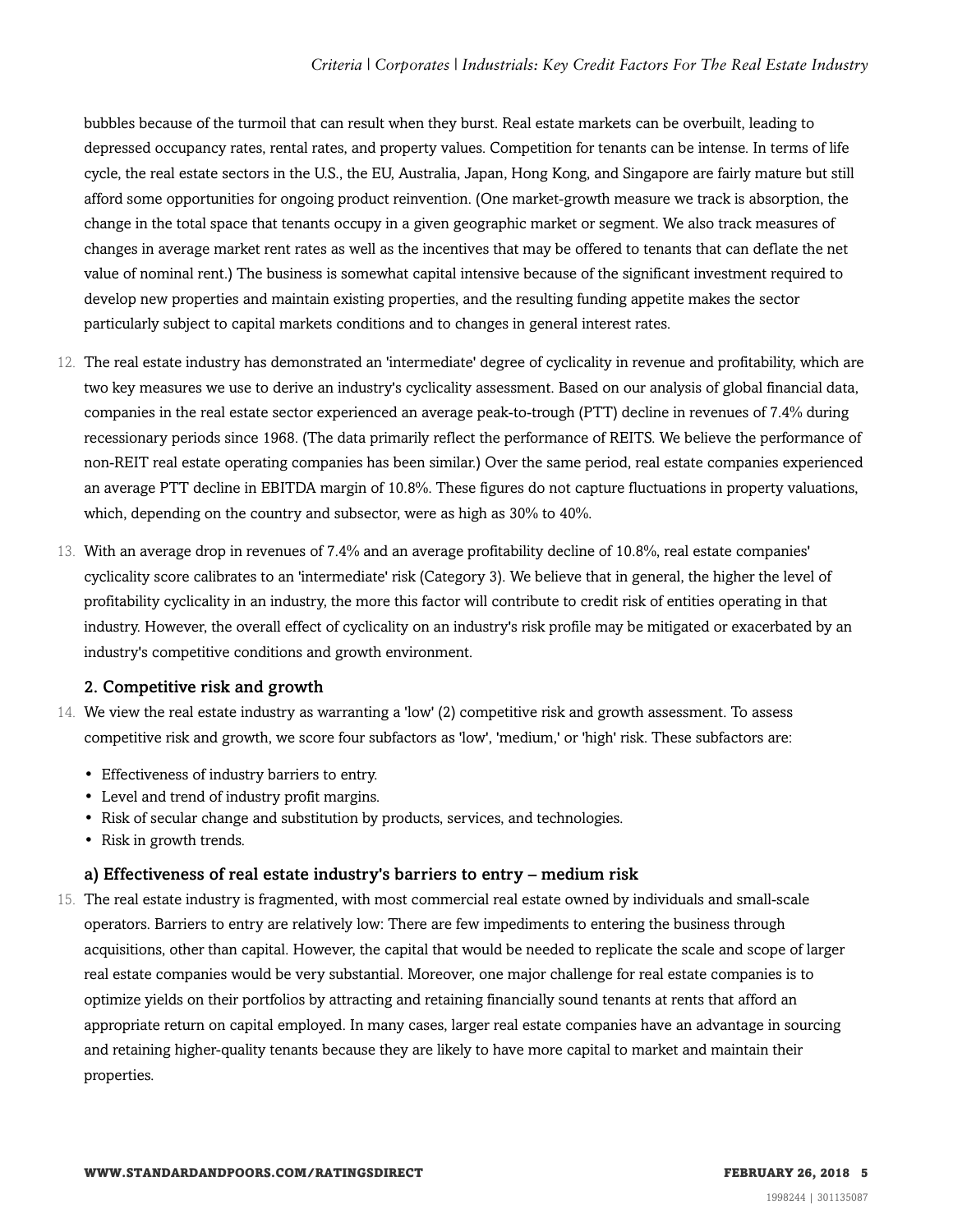16. Barriers to entry by means of development are generally more significant, given the government permitting hurdles that must be overcome, the project management skills involved, and the large funding requirements related to land acquisition and construction financing. With respect to development, the barriers to entry are particularly high in some Asian countries given strict planning regulations that seek to maintain the community aspect of certain properties. For example, in Australia and Singapore, governments see regional shopping malls partly as a focus for community-based activities and services. Therefore, in some cases, local planning authorities limit competition by restricting new development in the vicinity of existing properties--particularly shopping malls that serve public housing communities. Also, in certain markets (including city-states such as Singapore and Hong Kong), land available for development is scarce.

#### b) Level and trend of real estate industry profit margins – low risk

17. While rated companies in the real estate industry pursue different business models, we consider the risk low that industry profit margin trends will shift materially. These companies typically have broad portfolios of properties, with some diversity in terms of geography and types of properties and tenants. Also, most business is conducted under non-cancelable, long-term leases, lending a high degree of stability to revenues. Even in the segments that operate with shorter lease durations (such as multifamily rentals and storage facilities), demand characteristics support relatively stable cash flows. Real estate companies, as this sector is defined here, derive the majority of revenues from rent, rather than from the sale of properties. Moreover, in some subsectors, leases pass through repair, maintenance, and other costs to tenants, as with triple net leases. These factors tend to lessen the impact of wide fluctuations in real estate property values and mitigate the impact of the business cycle on profitability.

#### c) Risk of secular change and substitution of real estate industry properties by products, services, and technologies – low risk

18. We view the risk of secular change and substitution by products, services, and technologies as 'low'. Although certain building types can become obsolete over time, changes in building design typically occur only slowly. While the green buildings policies of governments and corporate tenants are pressuring real estate companies to retrofit existing buildings, we do not anticipate that this will be a disruptive factor. We note that some property sectors (such as the retail property sector) could become more vulnerable to disintermediation over time as the Internet continues to alter the way products and services are sold and distributed.

#### d) Risk in real estate industry growth trends – low risk

- 19. While, in general, industry growth trends tend to be relatively stable and closely correlated with macroeconomic trends, a real estate company's growth strategy can minimize or increase this risk.
- 20. Aggressive development or redevelopment activity can heighten business risk for a real estate company. This is particularly the case if the company constructs sizable new facilities in new geographic markets or in new subsectors, and if these are not preleased in advance of construction. Similar risks can be taken on through acquisitions of properties that are under development, less than fully occupied, or are purchased with the intention that the sites become part of a larger master plan and refurbishment. (Note: In Japan, regulations prohibit REITs from engaging in full-scale/ground-up development activities.)
- 21. The ultimate risks for a real estate company are that: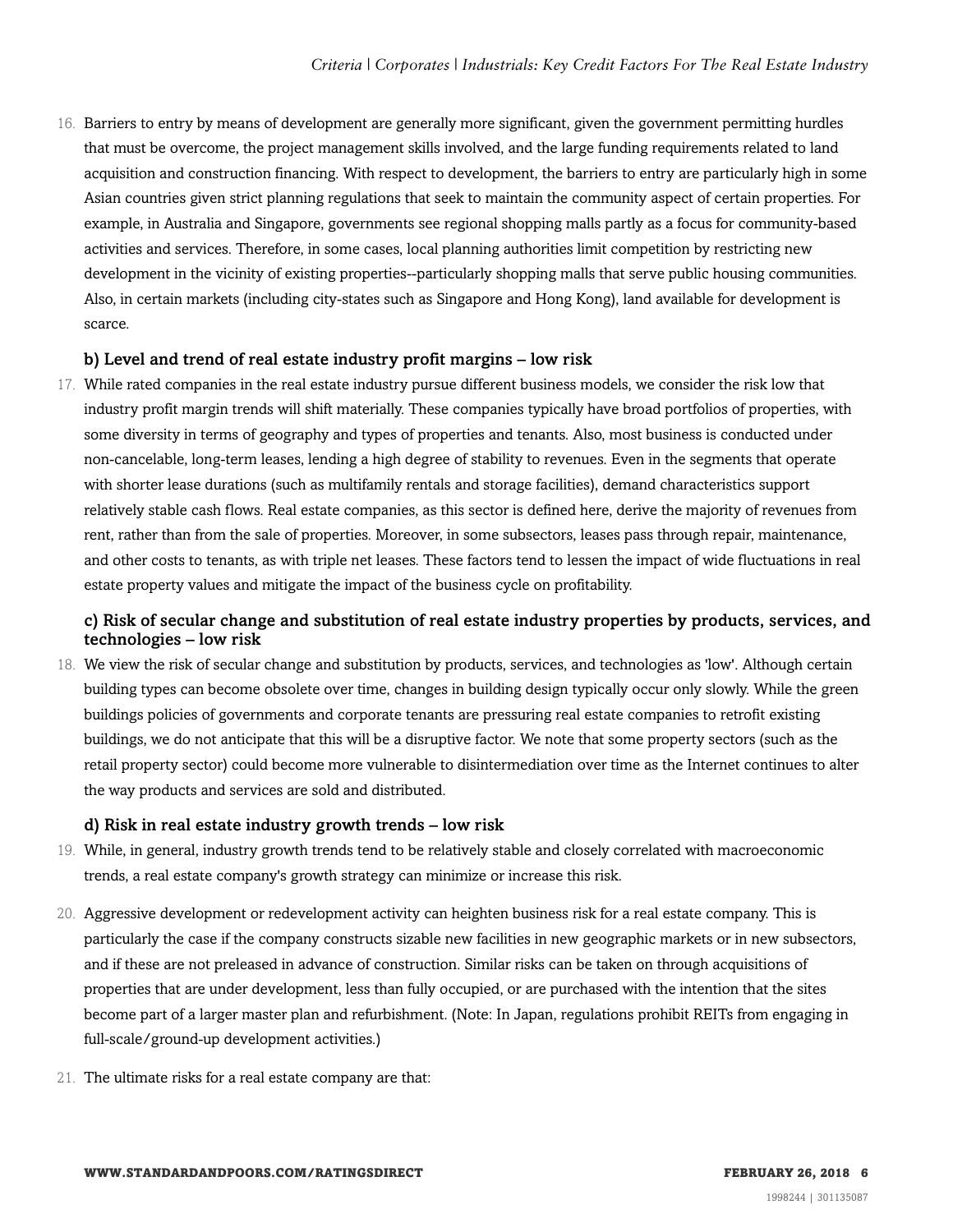- It will not maintain sufficient occupancy at its existing properties, attracting and retaining lessees at favorable lease rates.
- It will be overly aggressive in developing new properties or acquiring properties, failing to achieve returns that are sufficient to cover debt service requirements and other costs.

# <span id="page-6-0"></span>B. Country Risk

- 22. Country risk plays a critical role in determining all ratings on companies in a given country, which is particularly true in the case of real estate companies. Country-related risk factors can have a substantial effect on company creditworthiness, both directly and indirectly. While our sovereign credit ratings suggest the general risk local entities face, the sovereign ratings might not fully capture the risk applicable to the private sector. We look beyond the sovereign rating to evaluate the specific economic, demographic, and other country risks that could affect the entity's creditworthiness.
- 23. In assessing country risk for a real estate company, our analysis uses the same methodology as with other corporate issuers (see global corporate criteria). For the real estate industry, such risks pertain to the extent to which the economy is subject to volatile cycles that can affect real estate prices, leasing activity, and rental rates; the tax treatment of real estate-related earnings; the legal and commercial framework for property ownership, building permits/licenses related to development activity, and lease contracts; government regulation of rental rates; the availability of mortgages and other forms of financing; tax incentives related to development activities; and the transparency and availability of market-related data.

# <span id="page-6-1"></span>C. Competitive Position (Including Profitability)

- 24. Under our global corporate criteria, a company's competitive position is scored as (1) 'excellent,' (2)' strong,' (3) 'satisfactory,' (4) 'fair,' (5) 'weak' or (6) 'vulnerable.' In assessing the competitive position for real estate companies, we review an individual company's:
	- Competitive advantage.
	- Scale, scope, and diversity.
	- Operating efficiency.
	- Profitability.
- 25. The first three components are independently assessed as 1) 'strong,' 2) 'strong/adequate,' 3)'adequate,' 4) 'adequate/weak,' or 5) 'weak.' After separately assessing competitive advantage, scale/scope/diversity, and operating efficiency, we determine the preliminary competitive position assessment by ascribing a specific weight to each component. The applicable weightings will depend on the company's competitive position group profile (CPGP). In the case of real estate companies, we apply a CPGP with a weighting of the three components as follows: competitive advantage (45%); scale, scope, and diversity (45%); and operating efficiency (10%). Profitability is assessed through the combination of two subcomponents: absolute profitability and the volatility of profitability.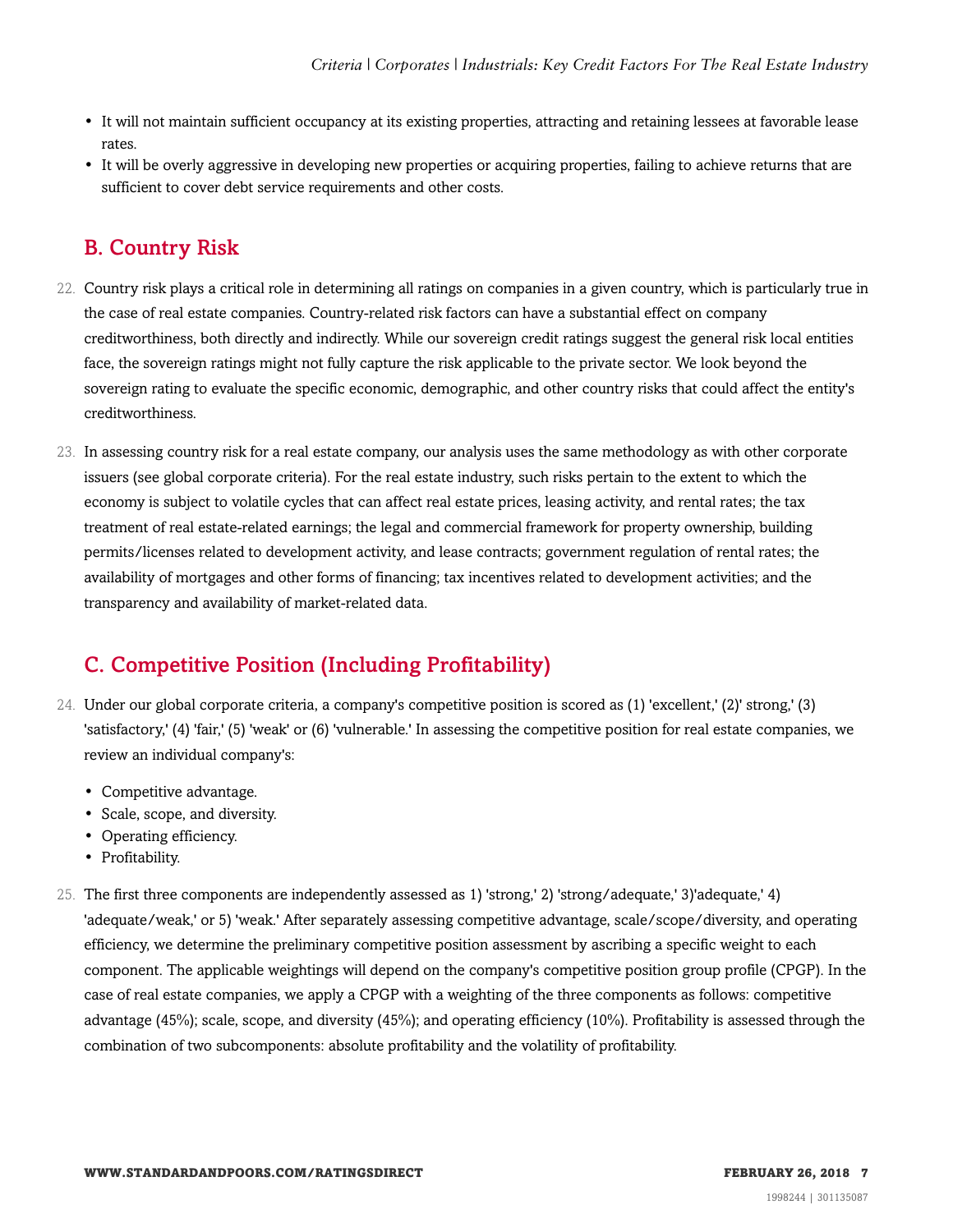#### 1. Competitive advantage

26. A real estate company's competitive advantage reflects the quality of its asset profile, its market position, and the effectiveness of the company's business strategy and execution.

#### a) Asset profile

- 27. In our assessment of asset profile, we focus on asset quality. Ultimately, we seek to gauge the volatility or stability of operating cash flow and asset values through an economic cycle because over the economic cycle, above-average quality asset can generally generate better returns and better stability of cash flow compared with below-average quality assets. We evaluate a company's asset quality to distinguish between prime and lower-quality holdings. The assessment considers:
	- Location quality in an identified trade area (primary- or secondary-market categorization, and central business district compared with suburban versus rural location within a market).
	- Property age and the extent to which the portfolio has been renovated.
	- Seasoning of property holdings and the length of time under current management or ownership.
	- Size of properties owned or controlled and their relative desirability to potential tenants as well as potential buyers and lenders.
	- Any unique attributes, such as excess developable land, a very low historical cost basis in the assets, the existence of below-market leases, or environmental issues.
- 28. In assessing asset quality, net operating income (NOI) is a useful performance measure that directly reflects the revenues and expenses associated with owning and operating real estate properties and the impact on operations from trends in occupancy, rental rates, and operating costs. We define NOI as operating revenues (rental income, land, and condominium sales; tenant recoveries; and other income) less property and related expenses (real estate taxes, land and condominium sales operating costs, property maintenance costs, marketing, and other property expenses). NOI excludes general and administrative expenses, interest expense, property impairment charges, nonrecoverable development costs, depreciation and amortization, gains and losses from property dispositions or revaluations, allocations to noncontrolling interests, reorganization items, and extraordinary items. We assess NOI both on portfolio and property-by-property bases (where this data is available), considering such measures as NOI/revenues and NOI/investment in place. On a portfolio-wide basis, we also consider rental yield, which is net rental income as a percent of the current value of the investment property.
- 29. As part of our assessment of the asset profile, we consider a real estate company's exposure to development risk. Developing new properties can enhance the profitability of a real estate company to the extent companies can profitably grow their property portfolios through an alternative to property acquisitions (which may not be economically attractive during peak periods of the business cycle). In some cases, development risks are mitigated by build-to-suit arrangements with tenants, whereby tenants enter into leases under which they are committed to occupy the new buildings when completed. On the other hand, speculative development projects can significantly increase the business risk of a real estate company to the extent the company must fund construction costs over an extended period, where the ability to ultimately stabilize the property by securing tenants on favorable rent terms is subject to market conditions and other uncertainties. In evaluating development risk, we consider a company's appetite for development activity--in terms of the magnitude of the projects they are willing to undertake and the total size of the development backlog--and the company's track record in pursuing development opportunities. The company's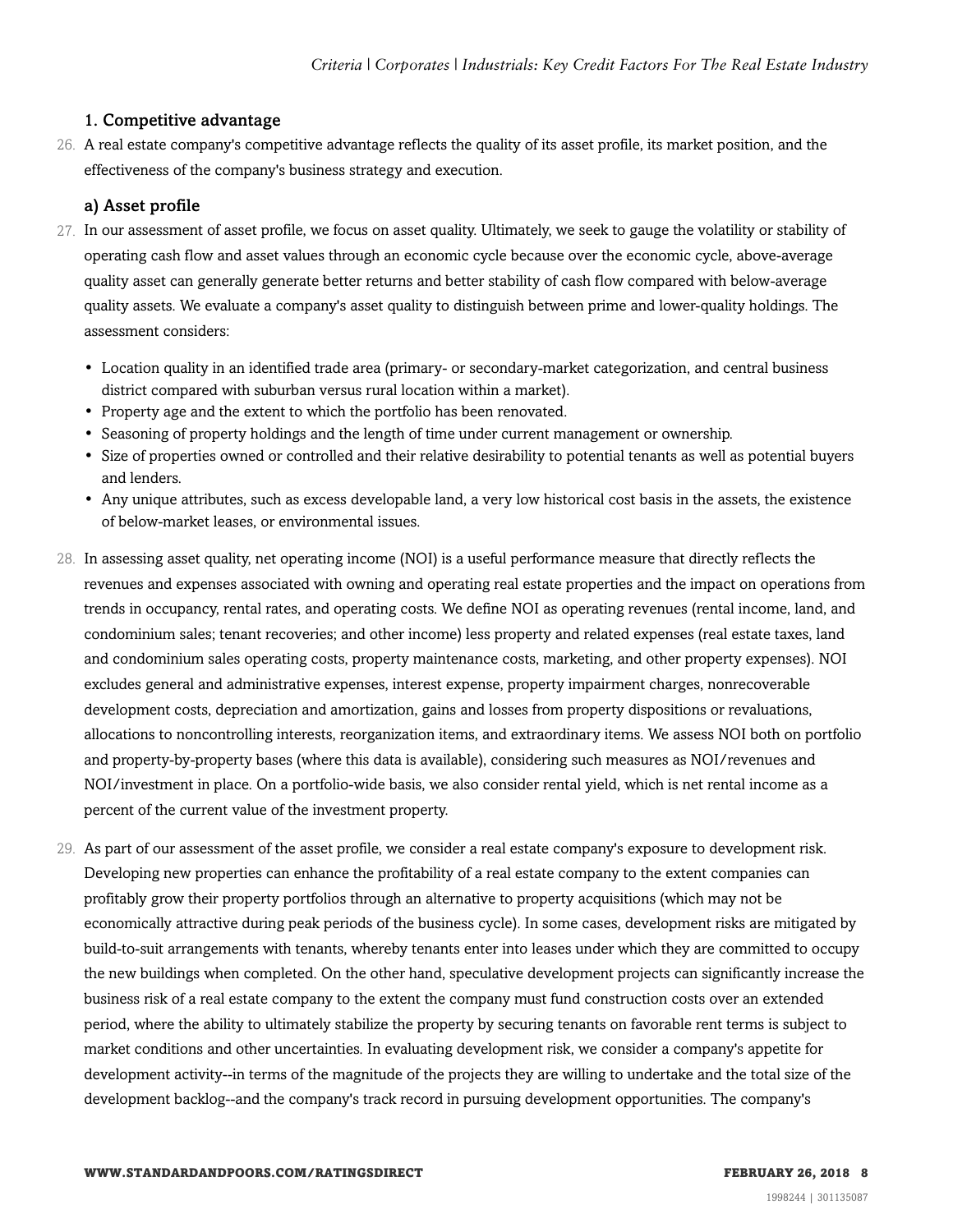effectiveness in overseeing construction projects is a factor we consider under 'Operating Efficiency' (see below).

#### b) Market position

- 30. We assess the company's standing in the broader real estate sector as well as the company's shares of the markets in which it directly participates. We believe market share can indicate a company's resilience in a cyclical downturn (because larger players might be better able to attract and retain tenants) or in a highly competitive environment. The assessment also takes into consideration an entity's overall size and ranking (as an owner, manager, or both) relative to a subsector of publicly rated peers. The importance of a strong market position can vary depending on a real estate company's property focus and operating strategy. For example, for many retail real estate companies, leverage as a landlord is critical, given the concentration among major retail tenants (which might prefer to negotiate standardized lease agreements for numerous locations). Scale in this subsector is materially more important to long-term success than might be the case for an apartment REIT owner, which caters to a tenant base composed primarily of individuals.
- 31. An important metric for assessing a real estate company's pricing power is its rental income per square foot or meter (or other unit of measurement) compared with peers and regional and property-type averages. In interpreting this metric, it is important to consider the company's investment in tenant improvements in conjunction with new leases and lease renewals: Inordinately high investment requirements can impinge on the economics of seemingly high rental rates and are typically associated with an aging or lower-quality portfolio. Likewise, it is important to take account of the company's occupancy rate. Naturally, the ideal combination is premium rental rates and high occupancy. If premium rental rates are only achieved with a material decline in occupancy, that might ultimately undermine financial performance. There could be valid reasons to emphasize rent or occupancy at different points in a cycle, but, from a credit perspective, the optimal goal is cash flow maximization. This might affect the weighted average lease maturity profile (by income) if the more difficult market conditions require the REIT to enter into shorter duration leases to maintain occupancy levels and rental growth. Moreover, a company's position with respect to rental rates must be assessed with a view to its scheduled lease maturities: If it has a concentration of above-current-market leases that are nearing expiration, a material decline in rental income will likely be in the offing.
- 32. In certain sectors, other performance metrics are useful. For example, tenant sales per square foot, or meter, and occupancy cost (rent as a percentage of the tenant's sales) are key performance measures for retail property portfolios. Similarly, we consider revenue per available room (RevPAR, which is the average daily room rate multiplied by the occupancy rate) for hotels. We also consider measures of net effective rent, taking account of tenant incentives.
- 33. In tracking operating metrics such as rental income per square foot or meter and occupancy rates, we emphasize period-to-period comparisons that are adjusted on a same-store basis and incorporate operating costs (same-store NOI), given the distortions that can otherwise result from acquisitions, divestitures, and development projects coming on stream.

#### c) Business strategy

34. In our assessment of business strategy, we focus on a REIT's ability to create a durable competitive advantage through its operating strategy execution, encompassing the track record and experience of the management team, as demonstrated by its operating strategy, operating business model and drivers of expected growth, and the ability to time (and appropriately underwrite) acquisitions and disposals. We also consider how well placed the strategy is to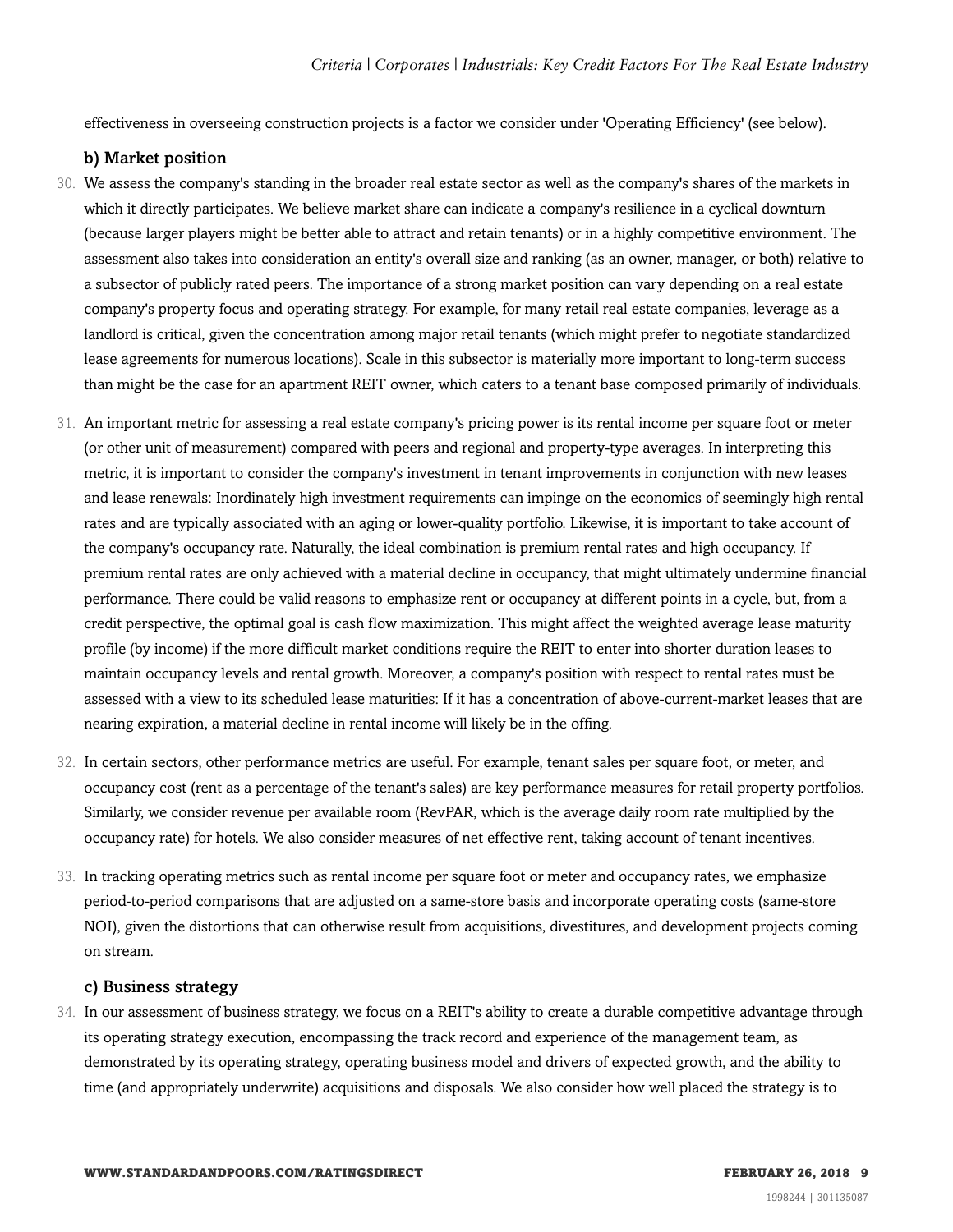anticipate and meet the future needs of the REIT's tenant base.

- 35. A real estate company with a 'strong' or 'strong/adequate' competitive advantage assessment typically is characterized by a combination of:
	- A high-quality asset base based on location, age, condition, and length of time under ownership.
	- Proven ability to attract and retain financially strong tenants, with leases at rent rates that compare favorably to market norms.
	- An above-average property type or subsector market share relative to peers.
	- Pursues development to only a limited extent and chooses development projects cautiously, focusing on situations where there are solid prospects for achieving stabilization.
	- A clearly articulated growth strategy and ability to generate consistent positive risk-adjusted returns.
- 36. A real estate company with a 'weak' or 'adequate/weak' competitive advantage assessment typically is characterized by a combination of:
	- A poor-quality asset base based on location, age, condition, and length of time under ownership.
	- A relatively high-risk tenant base, with leases that lag industry norms in terms of tenant credit quality.
	- The company is not a dominant market participant relative to publicly rated peers.
	- The company aggressively pursues development projects where the sustainability of favorable market conditions is questionable.
	- Its growth strategy is erratic or unclear, and management has made significant implementation missteps.

#### 2. Scale, scope, and diversity

37. In assessing a real estate company's scale, scope, and diversity, we consider the characteristics of the particular property sectors (retail, office, multifamily, hotel, or other) and geographic markets (country, state, city, and region) in which the company participates, in terms of such characteristics as demand drivers, current occupancy levels, and expected new supply. Within the broader real estate market, specific sector and geographic market fundamentals can vary widely and can change over time.

#### a) Scale

38. In assessing a real estate company's scale, we consider the absolute size of the property portfolio in terms of the number of properties and their total market value. We consider how the size of the portfolio could affect the operating stability of the real estate company throughout a property cycle.

#### b) Scope and diversity

- 39. In assessing a real estate company's scope and diversity, we consider its geographic footprint, property type mix, and tenant mix. Although it is generally more favorable from a credit perspective for a company to participate across varied geographic markets, companies with high regional concentrations might be able to offset concentration risk if their local market share or the position of their properties translates into clear portfolio outperformance over a cycle. This perspective is particularly important in considering companies that participate in markets such as Singapore and Hong Kong, which have a high concentration of commercial real estate assets.
- 40. In assessing scope and diversity, we evaluate exposure to a major asset (or cluster of assets) in terms of contribution to cash flow and invested capital. Major tenant concentrations or tenant industry concentrations, the respective credit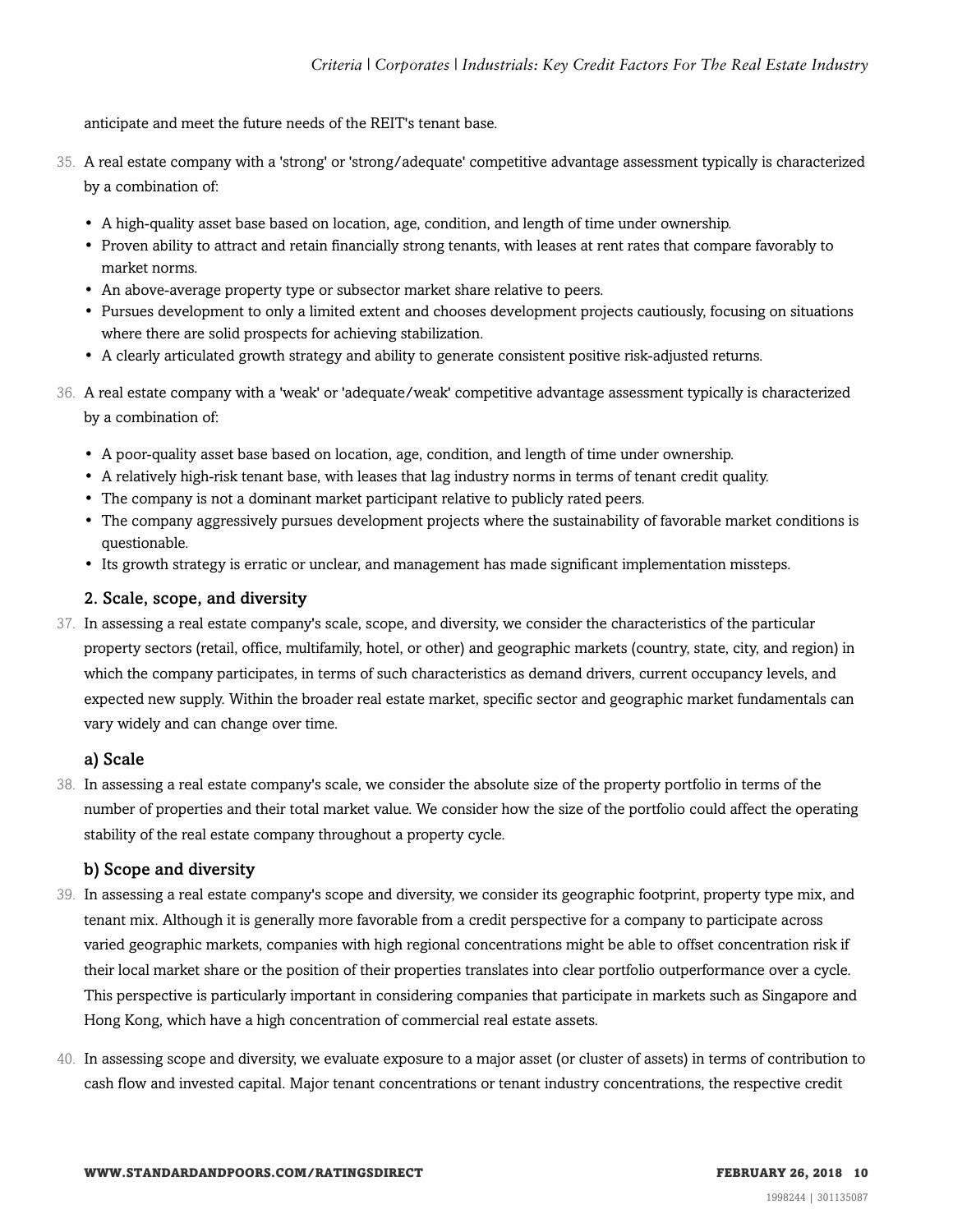quality of key tenants, and overall retention rates also are scrutinized. Where there are tenant concentrations, we consider the credit profile of major tenants to assess the potential for competitive setbacks to result in diminished space requirements or payment defaults on lease obligations. In addition, the portfolio-level analysis includes:

- The range of property-level returns (which might vary materially by market, asset age, or seasoning under management).
- Any meaningful exposure to scheduled lease rollovers (either because of generally weak market conditions and/or contracting tenants within certain industries). The percentage of leases scheduled to mature in each year over the next several years is an important metric in considering lease rollovers.
- 41. A real estate company with a 'strong' or 'strong/adequate' assessment of its scale, scope, and diversity typically is characterized by a combination of:
	- It operates in a variety of geographic markets characterized by healthy supply and demand characteristics that are able to support high property occupancy levels and favorable rent rates.
	- It has a large portfolio of well-positioned, well-performing properties without having significant concentrations in individual properties.
	- It is not overly dependent on its largest tenants or exposed to concentrated pockets of economic activity that might have a profound impact on its tenants' creditworthiness.
	- It has a preponderance of long-term leases, with expirations that are evenly-staggered.
	- It is successful in generating consistent rates of return if competing across several property types or subsectors.
- 42. A real estate company with a 'weak' or 'adequate/weak' scale, scope, and diversity assessment typically is characterized by a combination of:
	- It operates in a limited number of geographic markets, and its markets are characterized by excess supply and weak demand, making it challenging to sustain satisfactory occupancy levels and rent levels.
	- It is highly dependent on a relatively small number of properties, and these properties are not particularly well-positioned.
	- It has a concentrated exposure to local economic drivers that determine levels of tenant demand and creditworthiness.
	- It is highly dependent on its largest tenants, and these tenants are not financially strong.
	- A significant portion of its leases mature over the next few years.

#### 3. Operating efficiency

- 43. Matters of operating efficiency--including cost structure, working capital management, business processes, and technology--are generally secondary considerations. However, sometimes companies that operate on a relatively small scale can partly offset the disadvantage this entails by being highly efficient. In addition, evaluating property management skills--whether this function is handled directly or through third parties--could be an important rating consideration in some cases because it has a bearing on a real estate company's individual asset performance.
- 44. Matters of operating efficiency have particular significance in the context of development or redevelopment projects, where it is important for projects to be completed on time and within budget, if the profit potential of the investment entailed is to be fully realized.
- 45. In addition, how broad a company's management skill set is or how deep its talent pool might affect its ability to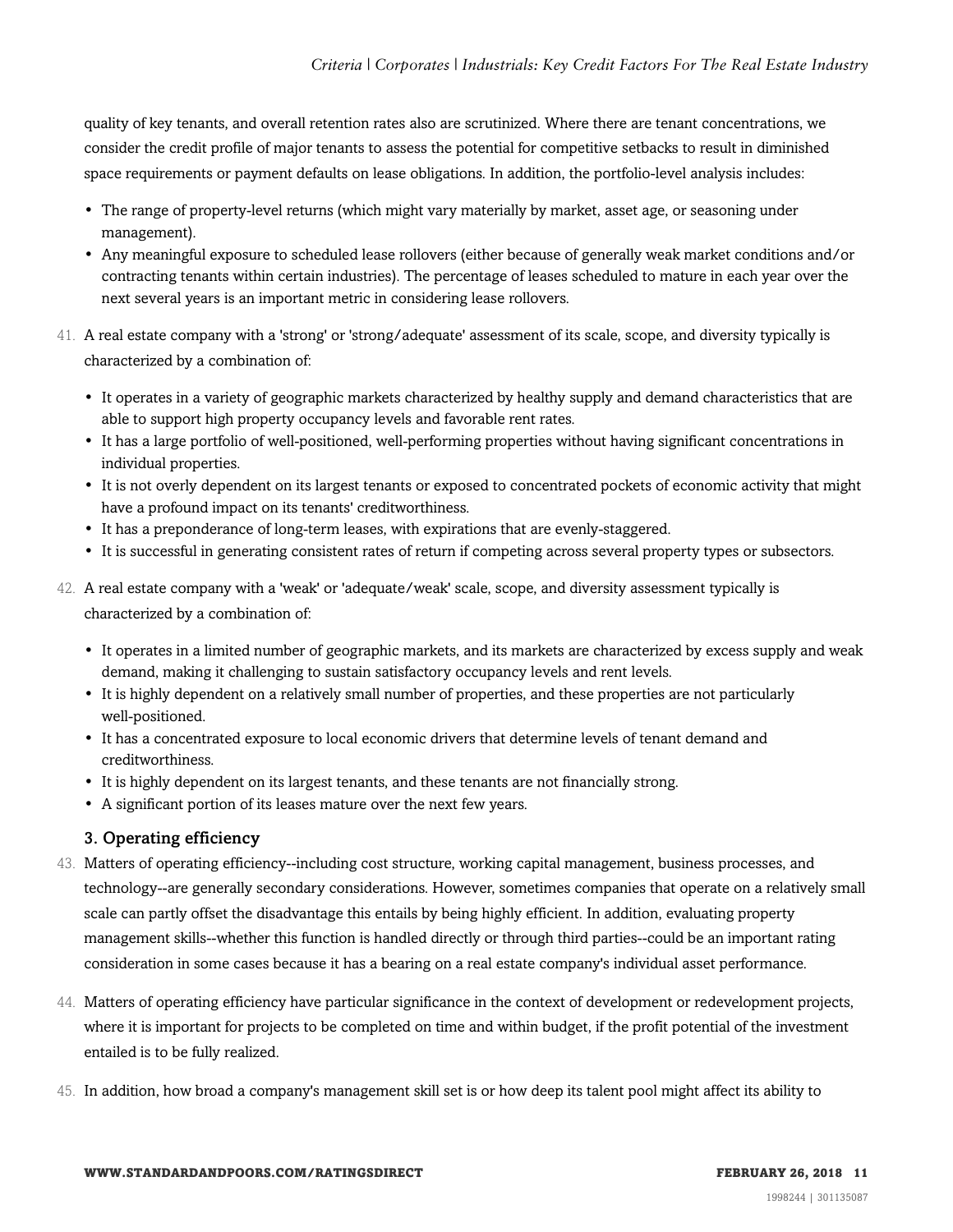maintain a competitively positioned portfolio over the long run and respond to changing market dynamics. It could also influence the range of investment opportunities the company can pursue. In light of these considerations, larger portfolios can enable real estate companies to better leverage overhead as well as critical investments in technology and systems infrastructure.

- 46. For a company to be viewed as warranting a 'strong' or 'strong/adequate' operating efficiency score: It typically has a large portfolio of well-performing properties; it is able to attract sound tenants and command rents that are competitive by local market standards; and it has lower-than-average operating costs compared with peers. Where the company undertakes significant development and redevelopment projects, these are completed in a timely fashion and within the initially targeted budget.
- 47. For a company to warrant an 'adequate/weak' or 'weak' operating efficiency score, it typically has outmoded properties that are not able to function efficiently, as reflected in lower-than-market-average rents and occupancy and higher-than-average operating costs. Where the company undertakes significant development and redevelopment projects, these sometimes experience delays and cost overruns that mar the company's return on investment.

#### 4. Profitability

- 48. The profitability assessment can confirm or modify the preliminary competitive position assessment. The profitability assessment consists of two components: 1) the level of profitability; and 2) the volatility of profitability. The two components are combined into the final profitability assessment using a matrix. To assess volatility, we require several years of historical data. When we do not have such historical data, we perform the volatility assessment based on peer analysis.
- 49. The EBITDA margin is the primary metric that we use to evaluate profitability for (non-triple net lease) real estate companies. We also consider return on capital, though this measure is subject to accounting differences in the determination of asset-carrying values (as discussed in the "Accounting and analytical adjustments" section below). Profitability is calculated on a three-point scale: 'above average,' 'average,' and 'below average.' The EBITDA margin is affected by the structure of a company's leases: For example, under so-called triple net leases, property-related operating costs are almost all passed through to the tenant, so real estate companies with leases that are predominantly in this form have EBITDA margins that are significantly higher than otherwise would be the case. (However, the very high operating margin that results is not necessarily indicative of superior profitability because the return on capital could be low and there might still be uncertainty surrounding lease renewals and the credit quality of tenants.) Also, EBITDA margin is affected by the property tax regimes of the jurisdictions where a company operates. In addition, when companies mark property values to market (as under international financial reporting financial standards [IFRS]; see 'Accounting' section below), the return on capital is affected by fluctuations in market values. Given these factors, in assessing whether a company's profitability is above average, average, or below average, we emphasize comparisons with similarly positioned peers.
- 50. In analyzing profitability, our focus is on recurring earnings. It is part of the business model of many real estate companies to buy and sell properties and, arguably, gains or losses stemming from such transactions are therefore part of normal operations. In our assessment of profitability, we do take into account companies' ability to realize value through portfolio management actions. Still, in calculating the above profitability measures, we typically exclude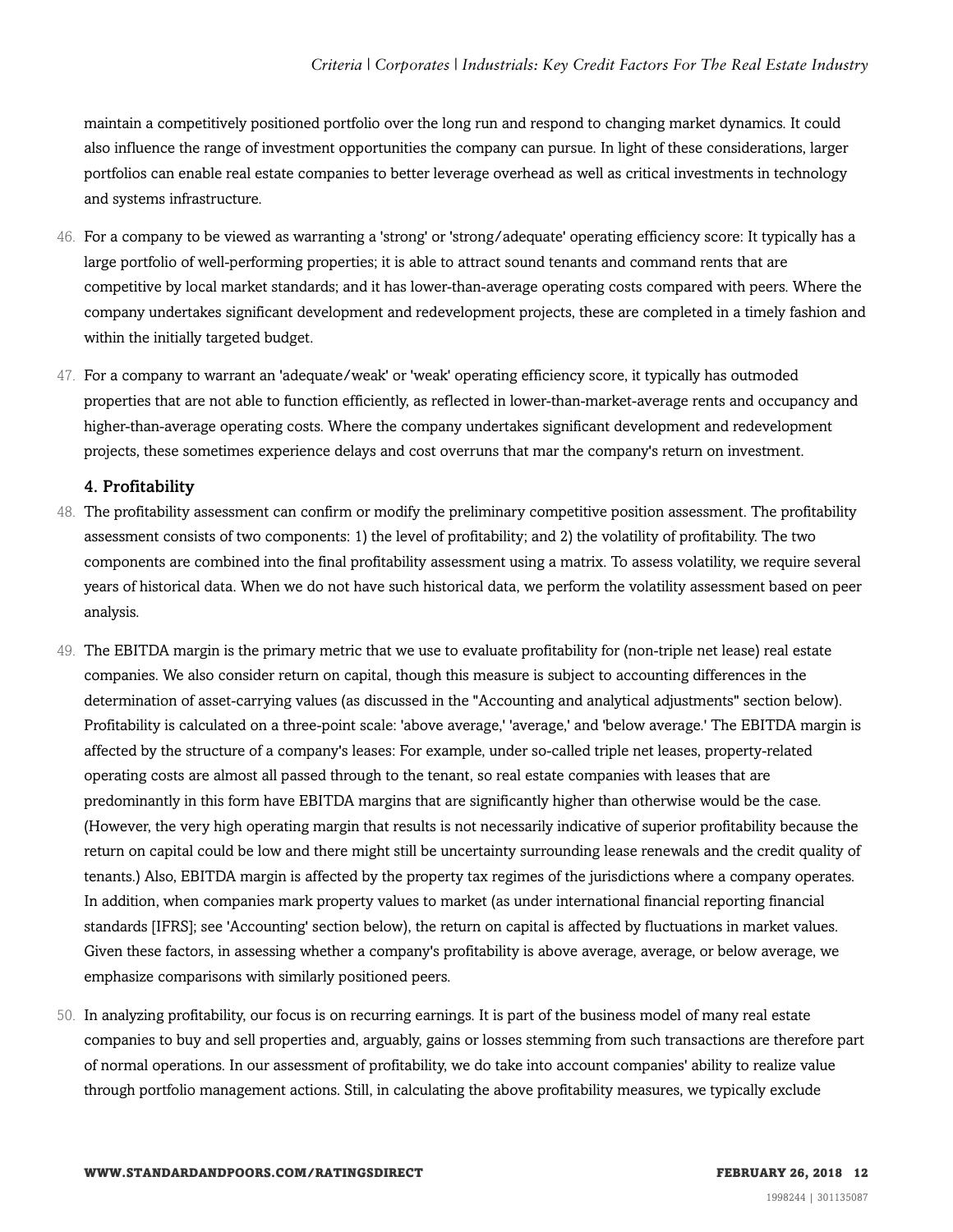realized gains and losses to get a clearer indication of the ongoing profit potential of the underlying property portfolio and to facilitate comparability. Similarly, when companies are pursuing restructuring efforts or cost-reduction programs that render charges to the income statement, we follow the Ratios and Adjustments criteria and analyze ratios including these costs. We also reverse asset-impairment charges and the fair-value fluctuations in asset values, derivative instruments, and the company's own debt.

#### a) Level of profitability

51. The level of profitability is calculated on a three-point scale: 'above average,' 'average,' and 'below average.' We consider a real estate company's EBITDA margin and return on capital compared with peers with similar property portfolios in terms of property types, lease structures, and markets served. A real estate company with above-average profitability generates an EBITDA margin, return on capital, or both that are consistently higher than similarly positioned peers. A real estate company with below-average profitability generates an EBITDA margin, return on capital, or both that are consistently lower than similarly positioned peers.

#### b) Volatility of profitability

- 52. Volatility of profitability is calculated using the standard error of regression (SER), in accordance with our global corporate criteria. EBITDA margin and return on capital are the metrics we use to calculate the SER for real estate companies. We only calculate SER when companies have at least seven years of historical annual data to ensure the results are more meaningful.
- 53. As with level of profitability, we evaluate a company's SER in the context of its peer group. We utilize a six-point scale, with the '1' category capturing the least volatile companies in a given peer group, (those with the lowest SERs) and the '6' category capturing the most volatile companies (those with the highest SERs).

# <span id="page-12-0"></span>Part II: Financial Risk Analysis

# <span id="page-12-1"></span>D. Accounting And Analytical Adjustments

54. Our analysis of a company's financial statements begins with a review of the accounting to determine whether the statements accurately measure a company's performance and position relative to its peers and the larger universe of corporate entities. To allow for globally consistent and comparable financial analyses, our rating analysis may include quantitative adjustments to a company's reported results. These adjustments also enable better alignment of a company's reported figures with our view of underlying economic conditions. Moreover, they allow a more accurate portrayal of a company's ongoing business. Adjustments that pertain broadly to all corporate sectors, including this sector, are discussed in "Corporate Methodology: Ratios And Adjustments," Nov. 19, 2013. Accounting characteristics and analytical adjustments that are unique to this sector are discussed below. Our accounting adjustments for real estate companies follow the methodologies applied to companies in other industries, with the following adjustments being particularly significant in our approach.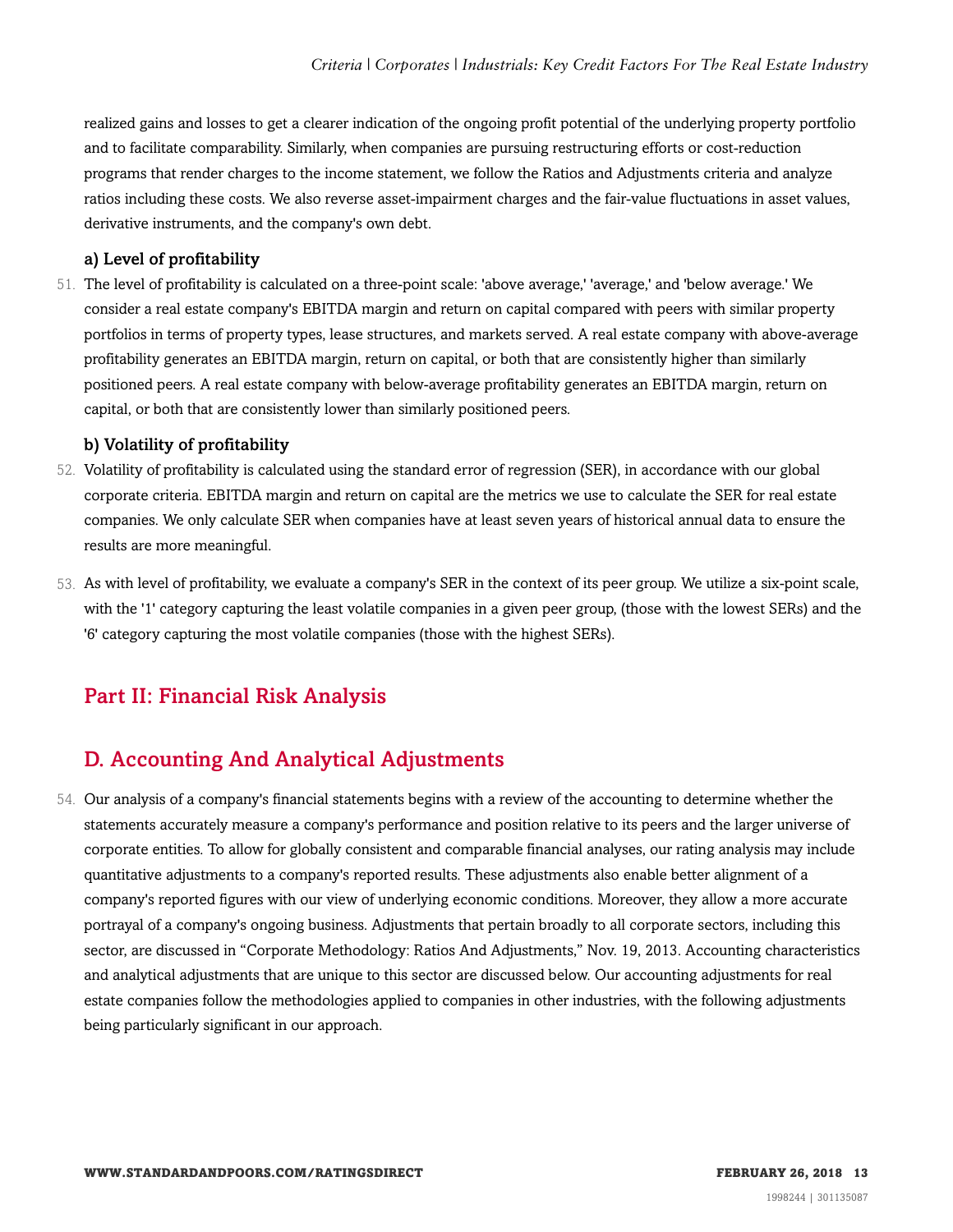#### 1. Straight-line rent

55. The accounting treatment of rent payments received under real estate leases is to average them out over the life of the lease. Consequently, reported rent revenue may differ from actual cash rent received where the minimum rent payment varies over the life of the lease, such as when there are periodic contractual rent increases or when the lease provides for an initial period with no rent or with discounted rent, following which normal periodic cash rent payments are required. Depending on the terms of leases and the life cycle of leases in place, rent received may be higher or lower than reported rental income. For real estate companies, we will reverse, when material, the straight-line rent smoothing in calculating EBITDA and various profitability measures. This is consistent with industry standards and with our focus in this sector on the amount of cash rent actually received by the company during the period.

#### a) Adjustment procedures

56. We adjust revenues, EBIT, EBITDA, and FFO, by the amount that straight-line rental revenue reported exceeds or falls below cash rents received for the respective period. We reduce revenues, EBIT, EBITDA, and FFO by the amount straight-line rental revenue exceeds actual cash rents received and we increase revenues, EBIT, EBITDA, and FFO by the amount straight-line rental revenue falls below cash rents received.

#### 2. Unconsolidated affiliates

- 57. It is common for real estate companies to conduct a meaningful portion of their business through partly owned subsidiaries or joint ventures, thereby sharing risks with other owners. These entities are often organized around individual properties or groups of properties and have their own external debt financing. Under accounting standards, these affiliates are generally accounted for using the equity method if the company's ownership interest is 50% or less. From an analytical perspective, equity method accounting can understate the true extent of financial leverage within the broader group. We may adjust the financial statements to exclude dividends received and reflect pro rata consolidation of debt, earnings, and interest expense if, in our view, this more meaningfully depicts the economic reality. If we believe the company is highly likely to support all the affiliates' obligations--given a lack of alignment between incentives or financial wherewithal on the part of the company versus its partners--we will apply the same adjustments for consolidating the entity as consistent with our criteria for analytical adjustments (see "Corporate Methodology: Ratios And Adjustments," published Nov. 19, 2013). Alternatively, if we believe a company is unlikely to support the debt of an ailing affiliate, we might exclude that affiliate from our financial measures, even if it is fully consolidated for financial reporting purposes. Even though these debt obligations are typically nonrecourse property-level debt, we will only exclude the ailing affiliate's debt from our financial measures if we believe the failure to support the affiliate will not limit the issuer's access to capital markets. Additionally, in order for us to exclude the debt of these affiliates, the debt should not have cross-default, cross-acceleration, or any similar influence on the debt issued by the real estate company. Some examples of entities for which we may exclude debt from our financial measures, if we believe that the real estate company will not support the debt, include:
	- Minority-owned joint ventures
	- Properties included in commercial mortgage backed securitizations

#### 3. Asset valuation and depreciation

58. Even when companies pursue a strategy of developing or acquiring properties and then retaining them indefinitely in their portfolios, it is critical for us to monitor changes in the valuation of properties over time, both in absolute terms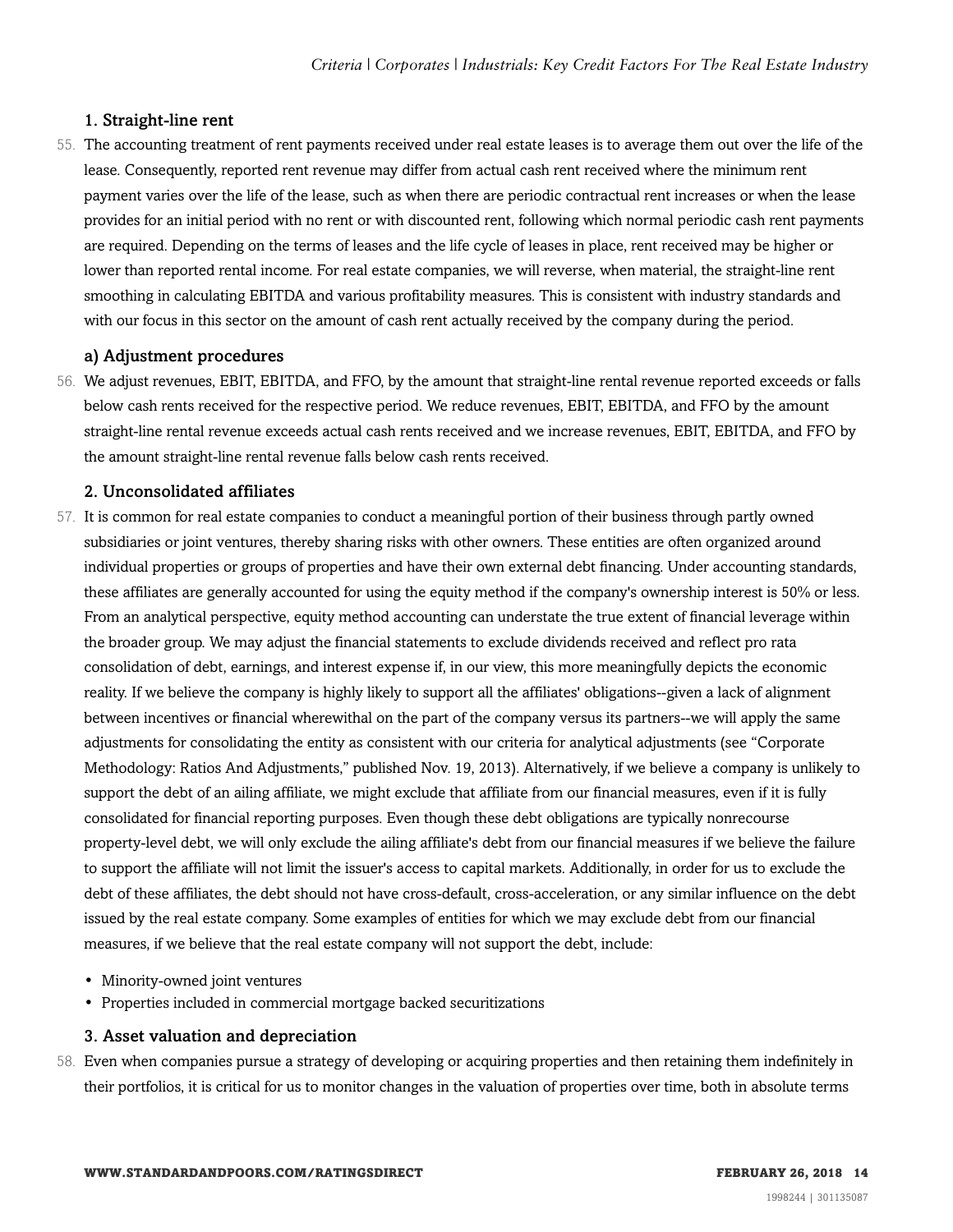and relative to market indices. Valuation changes can say a lot about the relative desirability of a company's properties, the company's ability to attract tenants willing to pay market-level or even premium rents, and, ultimately, the company's ability to obtain financing at both the property and corporate levels.

- 59. Across all industry sectors, the use of varying accounting frameworks greatly increases the challenges of making peer comparisons. In the real estate sector, a key consideration is always the basis used for valuing real estate properties. Companies that report under IFRS generally carry properties on a mark-to-market/fair-value basis, with changes in value flowing through the income statement. Companies that report under U.S. generally accepted accounting principles (GAAP) generally use historical cost-basis accounting--which is the norm among U.S. companies--though they have the option to use a mark-to-market approach.
- 60. Where companies use mark-to-market accounting, the valuation of properties as of each balance sheet date should bear a closer resemblance to then-current market realities than would otherwise be the case--albeit the fluctuations can be volatile over time. In the case of such companies, we seek to assess the methodology employed for determining market values. Where companies use mark-to-market accounting, the ratio of debt to assets or debt to capital is useful as a measure of financial leverage.
- 61. For companies that use historical cost-basis accounting, the standardized depreciation of assets for financial reporting purposes may have little bearing on market realities; indeed, well-positioned properties may appreciate in value over time. For this reason, in assessing the financial leverage of such companies in the real estate sector, we consider a supplementary ratio (see 'Cash flow/leverage' section below), debt-to-debt-plus-equity on an undepreciated basis--i.e., where accumulated depreciation is added back to equity.
- 62. Debt-to-debt-plus-equity using the stock market value of equity rather than book value is one measure that bridges the differences between mark-to-market accounting and historical cost accounting. However, this measure is also highly subject to stock market volatility.

#### 4. Capitalized interest

63. Real estate companies engaged in sizable debt-financed development projects may capitalize a significant amount of their cash interest costs, thereby deferring the recognition of interest expense on the income statement. For our analytical purposes, we factor in capitalized interest as an expense in the period when incurred. The valuation of property, plant, and equipment (PP&E) includes, under GAAP, a cost-of-carry element relating to multi-period project expenditures. Part of the rationale is that the company must factor in the carrying costs when deciding on a project's economics, but this obscures the amount that actually must be paid during the period. Companies may also have significant discretion with respect to the amounts they capitalize, making comparisons difficult. Accordingly, we prefer to focus on the total cash interest cost, using the approach outlined in the Ratios and Adjustments criteria.

#### 5. Cash flow/leverage analysis

64. The pattern of cash flow generation, current and future, in relation to cash obligations is often the best indicator of a company's financial risk. Cash flow/leverage analysis is the foundation for assessing an issuer's financial risk profile. The assessment of a corporate's cash flow/leverage is assessed on a scale of 1) 'minimal,' 2) 'modest,' 3) 'intermediate,' 4) 'significant,' 5) 'aggressive,' and 6) 'highly leveraged.'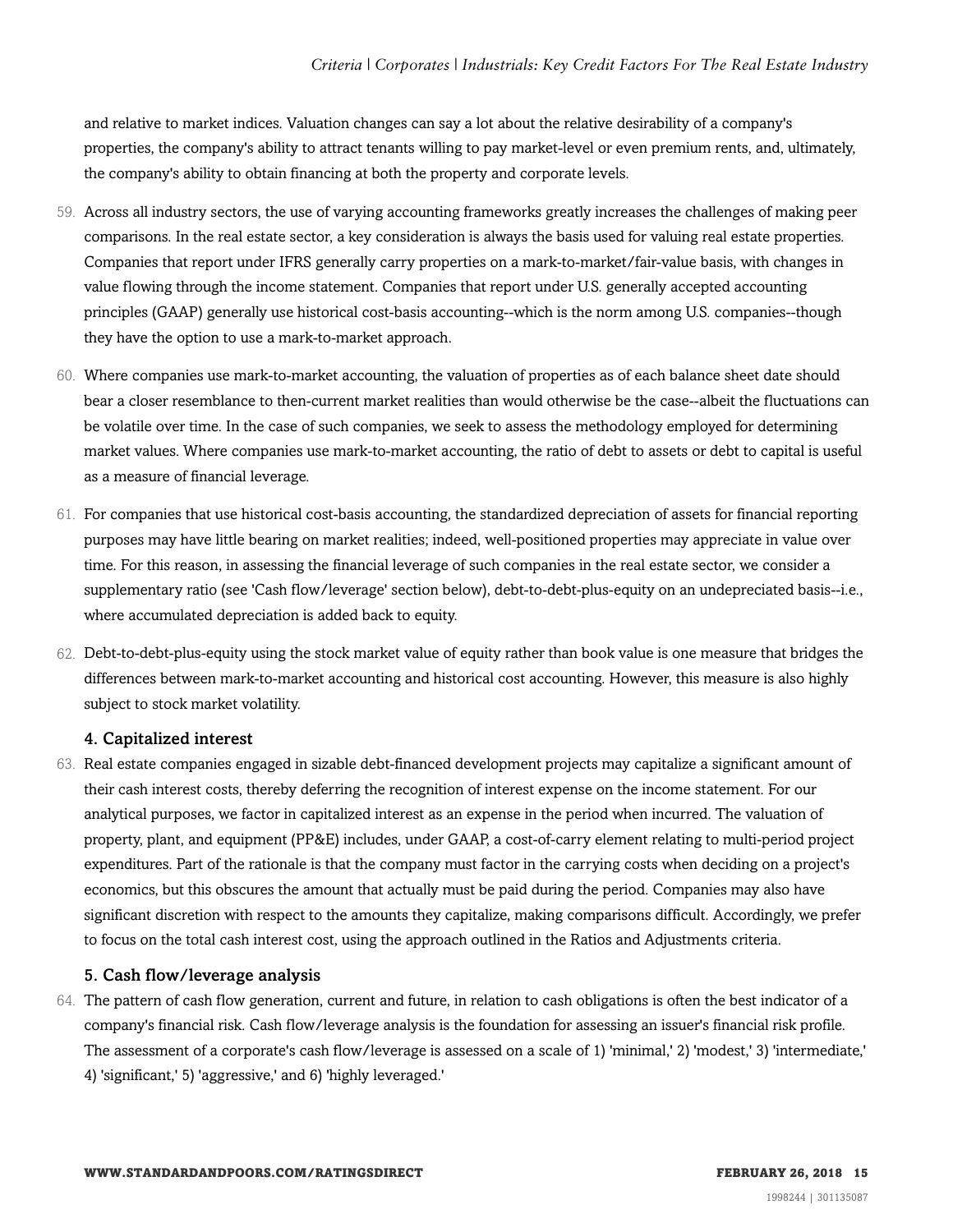#### **Table 1**

#### Real Estate Industry--Core And Supplemental Ratios For Assessing Cash Flow/Leverage

| Core ratios             |                 |                                                      |                                                  |
|-------------------------|-----------------|------------------------------------------------------|--------------------------------------------------|
|                         | Debt/EBITDA (x) | EBITDA/interest (x)                                  | Fixed-charge coverage $(x)^*$                    |
| Minimal                 | Less than 2.5   | Greater than 4.5                                     | Greater than 3.7                                 |
| Modest                  | $>= 2.5 - 4.5$  | $>$ 3.8-4.5                                          | $> 3.1 - 3.7$                                    |
| Intermediate            | $> 4.5 - 7.5$   | $> 2.4 - 3.8$                                        | $> 2.1 - 3.1$                                    |
| Significant             | $> 7.5 - 9.5$   | $> 1.8 - 2.4$                                        | $> 1.7 - 2.1$                                    |
| Aggressive              | $> 9.5 - 13$    | $>= 1.3 - 1.8$                                       | $>= 1.3 - 1.7$                                   |
| <b>Highly Leveraged</b> | Greater than 13 | Less than 1.3                                        | Less than 1.3                                    |
| Supplemental ratios     |                 |                                                      |                                                  |
|                         | FFO/debt (%)    | Debt/debt + equity (undepreciated<br>basis) $(\%)$ ¶ | Debt/Debt + Equity (fair value<br>basis) $(\%)\$ |
| Minimal                 | Greater than 20 | Less than 30                                         | Less than 25                                     |
| Modest                  | $> 15-20$       | $>= 30-40$                                           | $>= 25 - 35$                                     |
| Intermediate            | $> 9-15$        | $>$ 40-55                                            | $> 35 - 50$                                      |
| Significant             | $> 7-9$         | $> 55-65$                                            | $> 50-60$                                        |
| Aggressive              | $>= 5-7$        | $>65-70$                                             | $>60-65$                                         |
| Highly leveraged        | Less than 5     | Greater than 70                                      | Greater than 65                                  |

\*Fixed-charge coverage: EBITDA/interest incurred + regularly scheduled debt principal amortization + preferred dividends. ¶To be used only for historical cost basis companies. §To be used only for companies that mark property values to market, such as under IFRS.

#### 6. Core ratios

- 65. In assessing the cash flow/leverage of real estate companies, we use three core ratios: debt/EBITDA, EBITDA interest coverage, and what we term fixed-charge coverage. The first two are the same measures, defined as core or supplementary in the global corporate criteria. However, if an industry exhibits low levels of volatility, the threshold levels for the applicable ratios to achieve a given cash flow/leverage assessment are less stringent, though the width of the ratio range is narrower. Accordingly, we utilize the benchmark ranges for these ratios given in Table 1 in the assessment of real estate companies instead of those included in the global corporate criteria.
- 66. In the case of real estate companies, we include a third core ratio--fixed-charge coverage--which we define as follows: EBITDA/interest incurred (including capitalized interest) + regularly scheduled debt principal amortization + preferred dividends. We believe that in most jurisdictions, real estate companies organized as REITs are particularly reluctant to curtail or eliminate their common dividends, as discussed in the 'Financial Policy' section below. Accordingly, we also view REITs as being somewhat more reluctant than other corporates to defer or suspend dividends on preferred stock and other types of hybrid capital issues because dividend stopper provisions usually prevent issuers from paying dividends on common stock when this has occurred. Separately, most REITs in the U.S. use amortizing mortgage debt as a property-level funding source, and the ongoing amortization payments are tantamount to being another type of fixed charge. When such characteristics are present, we emphasize fixed-charge coverage more than the other core ratios. Otherwise, we would generally emphasize the other two core ratios.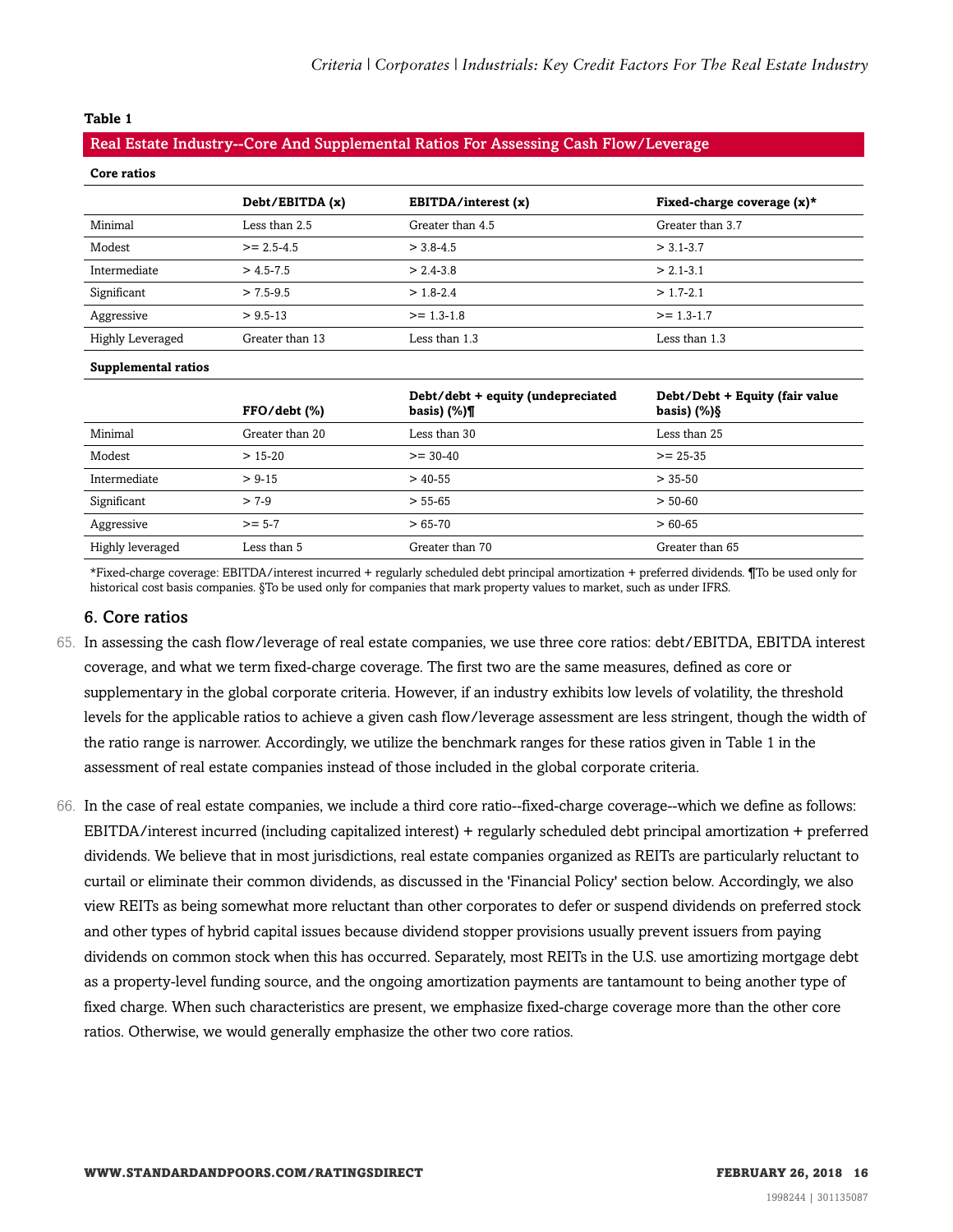#### 7. Supplemental ratios

67. In the case of real estate companies, we also consider FFO/debt as a supplemental ratio, which is included as a core ratio in the global corporate criteria, but for which we again utilize an alternative set of benchmarks given the relative stability of the real estate industry (see Table 1). In addition, we use the traditional measure of financial leverage--total debt-to-debt-plus-equity--because, in our view, this ratio best reflects the means by which a real estate company has chosen to fund its property portfolio. In calculating this ratio, we apply our standard analytical adjustments (see Ratios and Adjustments criteria). However, for real estate companies that use historical cost-basis accounting (as is predominant under U.S. GAAP), the standardized depreciation of assets for financial reporting purposes may have little bearing on real estate property market realities. Indeed, well-positioned properties may appreciate in value over time. For this reason, in assessing the financial leverage of such companies in the real estate sector, we focus on debt-to-debt-plus-equity on an undepreciated basis--i.e., where accumulated depreciation is added back to reported equity. (Previously recorded impairment charges are not added back to reported equity.) For real estate companies that use mark-to-market accounting (which is most common under IFRS), depreciation is not recorded, but debt-to-debt-plus-equity ratios derived from reported financials are still not comparable with those calculated on an undepreciated basis, where historical cost-basis accounting is the starting point. This is why there is a need for the alternative benchmarks in Table 1.

# <span id="page-16-0"></span>Part III: Rating Modifiers

# <span id="page-16-1"></span>E. Diversification/Portfolio Effect

68. In assessing the diversification/portfolio effect of real estate companies with multiple other business lines, we apply the global corporate criteria. However, in actuality, it is rare to find such diversification in the real estate sector. In most jurisdictions, REITs are required to own real estate assets almost exclusively. (The extent of such restrictions varies by jurisdiction. See "Global REIT Market Moving Apace, As Ratings Convergence Anticipated," June 15, 2006.) Even where such restrictions do not apply, the managements of almost all real estate companies focus exclusively on the real estate business. (Note: When a real estate company participates in different real estate sectors, that type of diversification is considered as part of 'Scale, Scope, and Diversity,' as discussed above.)

# <span id="page-16-2"></span>F. Capital Structure

- 69. In assessing the capital structure of a real estate company, we analyze the following four subfactors: 1) Currency risk of debt; 2) Debt maturity profile; 3) Interest rate risk of debt; and 4) Investments. As outlined in the global corporate criteria, the analysis of these subfactors can result in an assessment of an issuer's capital structure as 'very positive,' 'positive,' 'neutral,' 'negative,' or 'very negative.'
- 70. We are skeptical that even the real estate companies with the strongest credit quality will have unfettered access to the capital markets--including access to uncommitted bank credit--throughout all stages of the business cycle. Indeed, we note that along with the wide cyclical swings to which real estate market conditions have been subject, there have often been considerable fluctuations in the sentiments of bondholders and banks with respect to the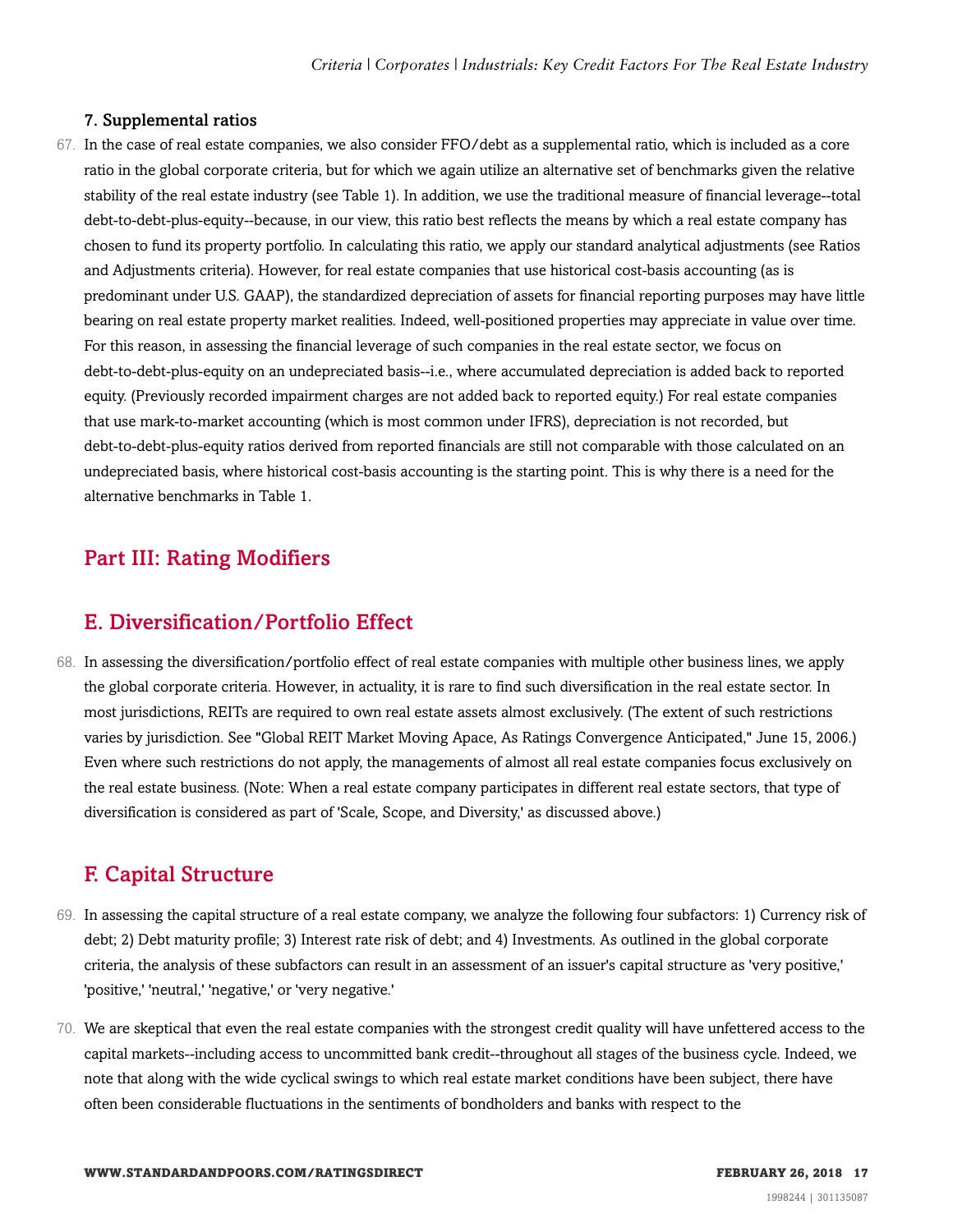sector--particularly in the case of unsecured debt. For this reason, we pay close attention to the maturity structures of real estate companies, looking out over an extended time horizon, not just the next few years. For the sake of maturity structure analysis, we generally include the company's pro rata share of unconsolidated debt, even if the debt is nonrecourse to the company and we exclude it from other financial measures. We also include as debt maturities required debt amortization payments.

- 71. Because the revenue of real estate companies is predominantly derived from rental payments received under long-term leases, there may be limited ability to respond to unanticipated cost inflation where automatic cost pass-through is not explicitly provided for under the terms of leases. (In some cases, leases provide for CPI-based rate increases.) For this reason, relying on variable-rate debt can pose heightened risks, given the potential for a rise in interest rates. In our analysis of capital structure, we put particular emphasis on the fixed/floating-rate mix of borrowings as well as measures taken to mitigate the interest rate risk inherent in floating-rate debt, such as entering into swaps. An additional consideration is lender diversity: the extent to which a REIT may be reliant upon a limited number of financing providers.
- 72. Thus, in the case of real estate companies, unless the company's total debt load is relatively modest, our preliminary assessment of capital structure would be 'negative' if the weighted average maturity is less than three years or if there is an inordinate amount of unhedged interest rate exposure (even if covenant compliance would not be directly jeopardized by a 25% or 100 basis-point upward shift in the base in rate of the floating-rate debt). Our preliminary assessment of capital structure would be 'very negative' if both of these conclusions apply. This preliminary assessment may be modified by our assessment of the investment subfactor, as outlined in our global corporate criteria.

# <span id="page-17-0"></span>G. Liquidity

- 73. The key measures of a real estate company's liquidity are explained in "Methodology And Assumptions: Liquidity Descriptors For Global Corporate Issuers," Dec. 16, 2014, and "Credit FAQ: How Standard & Poor's Applies Its Liquidity Descriptors For Global Corporate Issuers To North American Real Estate Companies," Oct. 12, 2011. Our general liquidity criteria specify certain tests for defining each liquidity category (exceptional, strong, adequate, less than adequate, and weak), including the requirements that defined sources cover defined uses of liquidity, even with a specified percent decline in EBITDA, and that there be sufficient covenant headroom for forecasted EBITDA to decline by a specified percent without the company breaching covenant coverage tests.
- 74. For example, we state that characteristics of a company with adequate liquidity include positive sources minus uses, even if forecasted EBITDA declines by 15%, there is sufficient headroom for forecasted EBITDA to decline by 15% without the company breaching coverage tests included among financial covenants, and debt is 15% below covenant limits (or, if not, the related facilities are not material). Because we view the rated real estate companies as being exceptionally stable, we use the guidelines below (see Table 2) instead for the EBITDA decline for each of the liquidity descriptors.
- 75. In applying the global corporate liquidity criteria to real estate companies, we generally treat REITs' common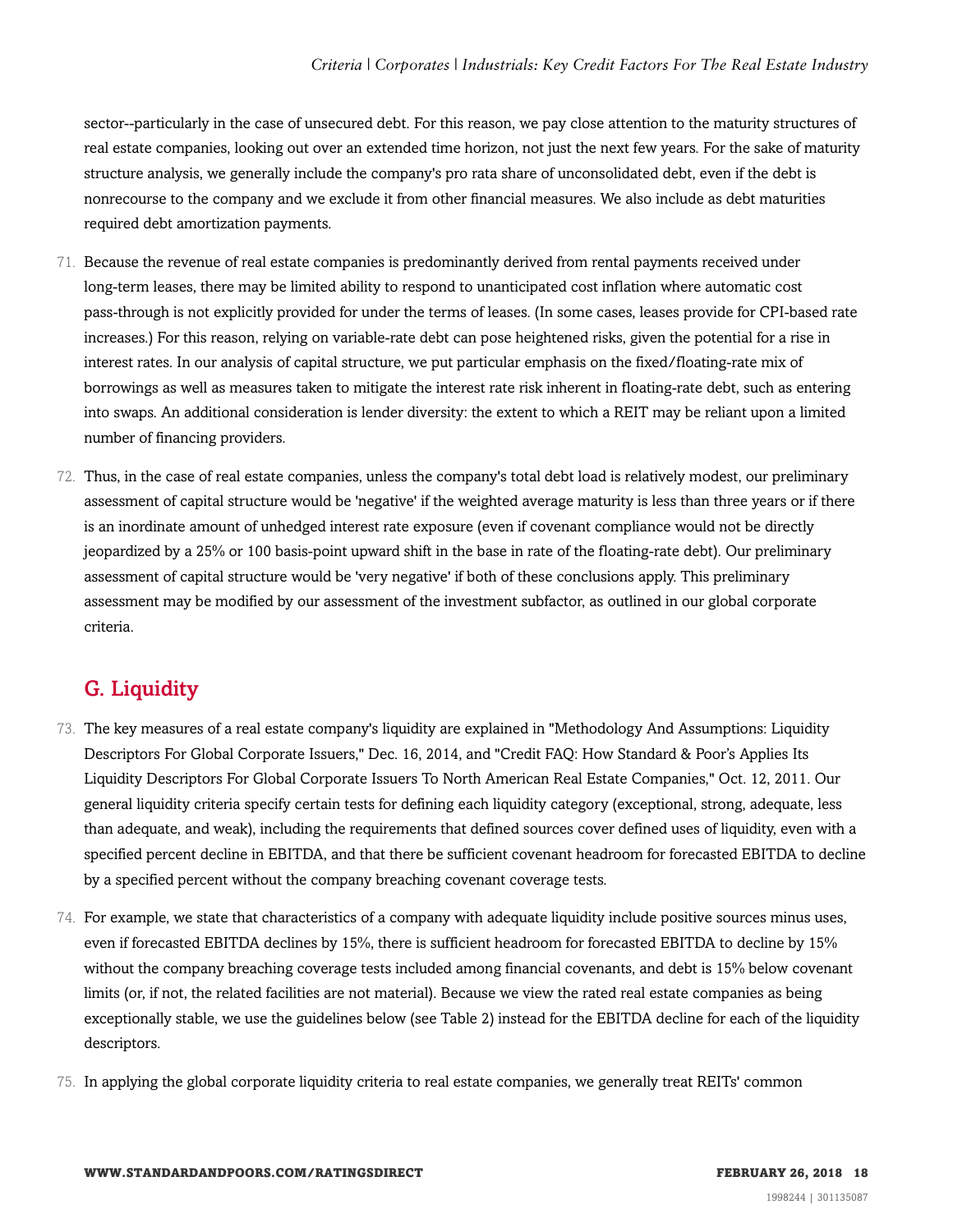dividends as a use of cash, given the relative inflexibility of REITs' dividend payout policies, as discussed under 'Financial Policy' below. We generally do not include maturities related to nonrecourse property-level secured debt, such as minority owned joint ventures and properties included in commercial mortgage-backed securitizations, as a use of cash unless we have a specific expectation that the company will support this debt. Our exclusion of these nonrecourse, property-level debt maturities is consistent with the conditions for treatment of debt for "Unconsolidated Affiliates" in the section "Accounting And Analytical Adjustments" above. In the real estate sector, companies regularly walk away from the debt of underperforming properties, without incurring the market stigma such an action might create in other sectors. However, we will only exclude the debt of ailing affiliates from our Liquidity calculations if we believe the failure to support the affiliate will not limit the issuer's access to capital markets. While our cash flow and leverage ratio calculations incorporate all debt (including nonrecourse, property-level debt), we exclude nonrecourse property-level debt from our calculation of uses of liquidity for the real estate sector. This is based on our expectations that performing properties will refinance their nonrecourse debt, or that the REIT can dispose of or walk away from underperforming properties and it will not have to support associated nonrecourse debt.

76. In the real estate industry, where companies have substantial unencumbered assets, this can be a critical source of financial flexibility, given the very large and liquid market for property-specific mortgages. In applying our liquidity criteria to a real estate company, where the company is viewed as being on the cusp between two different liquidity descriptors, the extent of unencumbered assets compared to potential liquidity uses can be a deciding factor.

#### **Table 2**

| <b>Liquidity Descriptors</b> |    |                                                     |  |  |
|------------------------------|----|-----------------------------------------------------|--|--|
| (%)                          |    | Real estate guidelines General corporate guidelines |  |  |
| Exceptional                  | 30 | 50                                                  |  |  |
| Strong                       | 15 | 30                                                  |  |  |
| Adequate                     | 10 | 15                                                  |  |  |
| Less than adequate           | 5  | 10                                                  |  |  |
| Weak                         |    |                                                     |  |  |

# <span id="page-18-0"></span>H. Financial Policy

- 77. In assessing the financial policy of a real estate company, our analysis uses the same methodology as with other corporate issuers (see global corporate criteria).
- 78. The overall dividend policy is particularly critical for REITs, which are essentially pass-through vehicles by design. Historically, equity investors in REITs have been attracted by the perceived stability of REITs' dividends. Moreover, in most jurisdictions, once a company has qualified as a REIT and therefore is not subject to corporate income tax, the tax code requires the company to distribute a high percentage of taxable income to shareholders or lose its qualification as a REIT. Together, these factors imply a relatively high degree of inflexibility to REITs' dividend policies.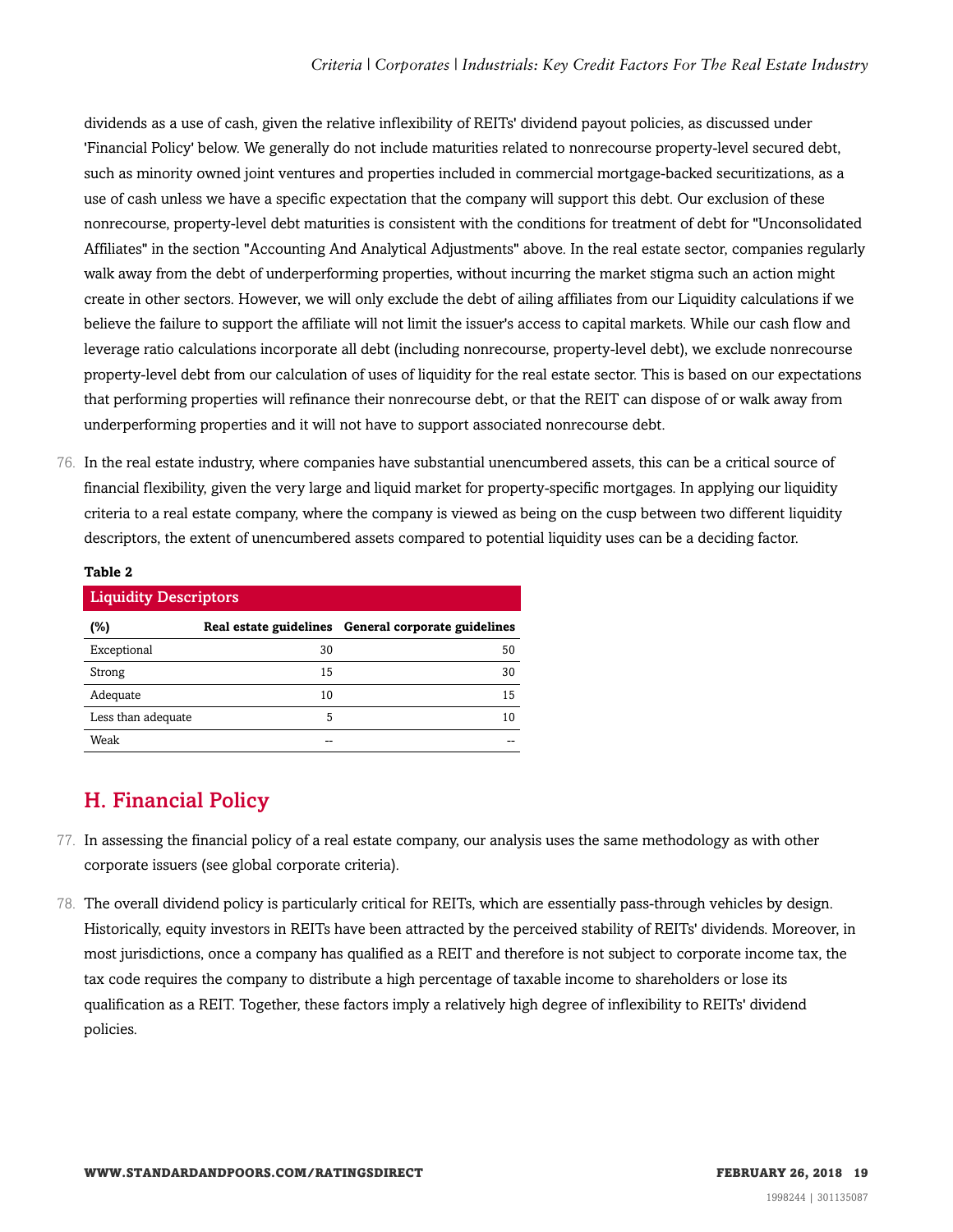# <span id="page-19-0"></span>I. Management And Governance

- 79. In assessing management and governance of a real estate company, our analysis uses the same methodology as with other corporate issuers (see global corporate criteria).
- 80. As part of our assessment of strategy, we consider the mechanisms the company has in place to execute its strategies, including:
	- Relative quality and appropriateness of current operating and financial management information and reporting systems.
	- Current and expected functional organizational structure (including the appropriate regional and/or field management, leasing, and/or development staff functions).
	- Current and expected legal organization structure (including aspects of parent-subsidiary relationships and ties with other affiliated entities).
	- Track record on execution of key strategic projects and targets.
- 81. In some cases, real estate companies enter into arrangements with third parties to manage their businesses. (Sometimes, third-party management is required under local regulations, which limits the internal management of the entity.) These arrangements can be problematic from a credit perspective if the compensation of the third parties is structured in such a way that their interests are not aligned with those of equity and debt holders, and/or there are shortcomings in the effectiveness of board oversight. For example, there have been examples where management compensation was designed to prioritize growth over profitability and financial prudence. When we view third-party management as problematic in this way, we assess management culture as negative and consequently assess management and governance as weak.

# <span id="page-19-1"></span>J. Comparable Ratings Analysis

82. In assessing the comparable ratings analysis of a real estate company, our analysis uses the same methodology as with other corporate issuers (see "corporate criteria").

# <span id="page-19-2"></span>K. Issue Ratings

83. Issue ratings for investment-grade real estate companies domiciled or primarily operating in Group A & B rank jurisdictions (see "Methodology: Jurisdiction Ranking Assessments," published Jan. 20, 2016) would be assigned using these criteria. These criteria also apply to the issue ratings of speculative-grade real estate companies domiciled or primarily operating in Group A & B rank jurisdictions, where we do not assign recovery ratings. Issue ratings for speculative-grade real estate companies in Group A & B rank jurisdictions, where we do assign recovery ratings are assessed using our criteria "Recovery Rating Criteria for Speculative-Grade Corporate Issuers," published Dec. 7, 2016. Issue ratings for investment-grade and speculative-grade real estate companies in Group C or in unranked jurisdictions would be assessed using our criteria "Reflecting Subordination Risk In Corporate Issue Ratings," published Sept. 21, 2017.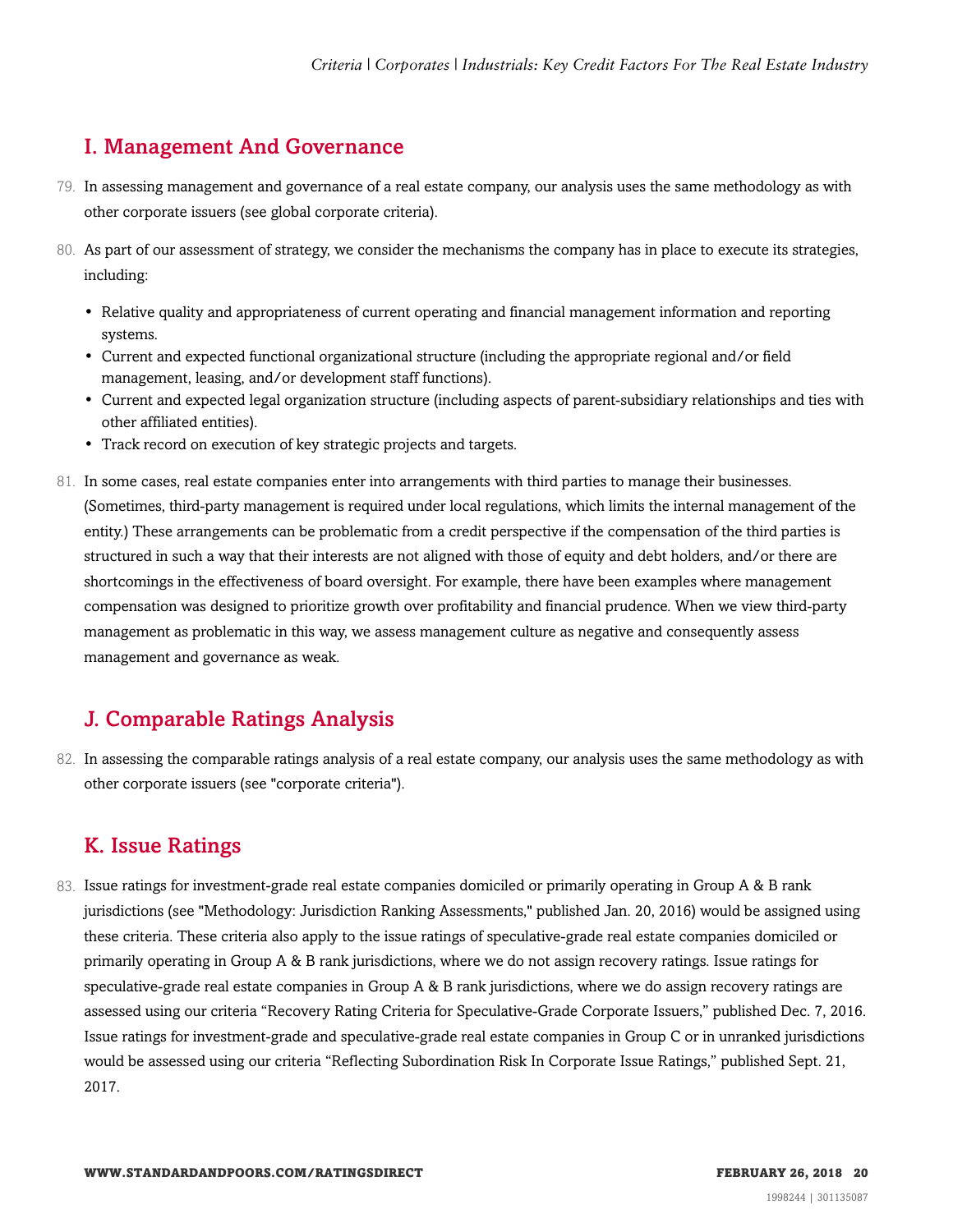- 84. Since real estate companies typically do not raise unsecured debt at the property level in order to optimize their cost of capital, subordination risk can be measured by comparing the level of secured debt to total assets. In the majority of cases we equate the rating of the unsecured debt with that of the issuer credit rating (ICR) if we believe the level of collateral coverage is sufficient for unsecured lenders.
- 85. We believe senior unsecured debtholders could be at risk of relatively low recovery in a default scenario if there is a significant proportion of senior secured debt in their capital structure. This is because a large proportion of secured debt encumbers a large proportion of the REIT's assets, which could result in less value available for unsecured lenders. When the percentage of secured debt exceeds 35% of total undepreciated assets (or 40% of the fair market value of assets), we typically rate senior unsecured debt one notch below the corporate credit rating. In some situations, we may also take into account the percentage of consolidated net operating income that is generated from unencumbered assets. This could be appropriate, for example, when the issuer's unencumbered assets contribute a very small proportion of the overall consolidated net operating income. Alternatively, this may also be the case when the issuer has a high percentage of unencumbered properties that are just beginning to contribute meaningful amounts of net operating income.
- 86. We recognize that the ratio of secured debt to total undepreciated assets (or the fair market value of assets) is not a direct measure of the collateral coverage available for unsecured lenders. If we believe the level of collateral coverage for unsecured lenders is sufficient despite a higher ratio of secured debt to undepreciated assets (or fair market value of assets) than outlined above, we may not notch down the unsecured debt. For example, if overall leverage is relatively low, unsecured lenders could be sufficiently covered despite a relatively high proportion of secured debt and we would therefore equate the rating of the unsecured debt with the issuer credit rating.
- 87. In creditor-friendly jurisdictions, such as Australia and the U.K., the secured debt issued by an investment-grade REIT in the 'BBB' or 'A' category can benefit from substantial overcollateralization. In our analysis, this has enabled us to notch-up issue ratings--by one notch for issuers in the 'BBB' rating category (assuming collateral coverage of greater than 1.5x) and two notches for issuers in the 'BBB' rating category (assuming collateral coverage of greater than 2.0x). For issuers in the 'A' category, we cap the issue rating notching to one notch (assuming collateral coverage of greater than 2.0x). The weight given to recovery in assigning issue ratings diminishes as one moves up the rating spectrum. For 'AAA' and 'AA' categories, notching-up is phased out entirely.

#### Effective date and transition

- 88. The key credit factors for rating real estate companies article should be read in conjunction with our global corporate criteria (see "Corporate Methodology," Nov. 19, 2013) and is related to "Principles Of Credit Ratings," published Feb. 16, 2011.
- 89. The criteria amend and partially supersede the:
	- 'Competitive Position' section of the global corporate criteria when evaluating real estate companies.
	- 'Cash flow/Leverage' section of the global corporate criteria for the purpose of evaluating real estate companies.
	- "Methodology And Assumptions: Liquidity Descriptors For Global Corporate Issuers," Dec. 16, 2014.
- 90. All other sections of the global corporate criteria apply to the analysis of real estate companies.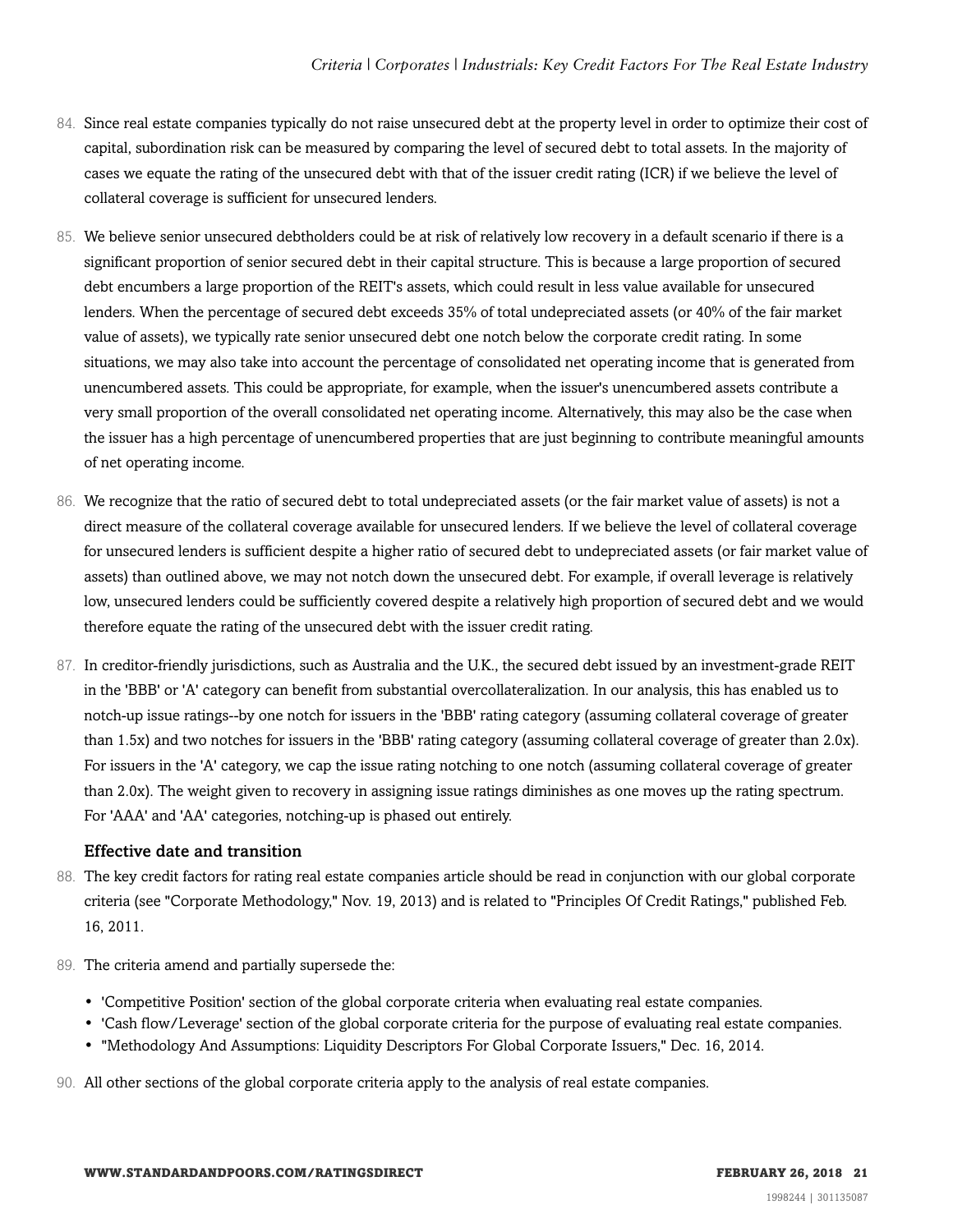# <span id="page-21-0"></span>RELATED CRITERIA AND RESEARCH

- Reflecting Subordination Risk In Corporate Issue Ratings, Sept. 21, 2017
- Recovery Rating Criteria For Speculative-Grade Corporate Issuers, Dec. 7, 2016
- Recovery: Methodology: Jurisdiction Ranking Assessments, Jan. 20, 2016
- Methodology And Assumptions: Liquidity Descriptors for Global Corporate Issuers, Dec. 16, 2014
- Corporate Methodology, Nov. 19, 2013
- Corporate Methodology: Ratios And Adjustments, Nov. 19, 2013
- Country Risk Assessment Methodology And Assumptions, Nov. 19, 2013
- Methodology: Industry Risk, Nov. 19, 2013
- Credit FAQ: What's So Special About Specialty REITs? March 5, 2013
- Methodology: Management And Governance Credit Factors For Corporate Entities And Insurers, Nov. 13, 2012
- Hybrid Capital Handbook: September 2008 Edition, Sept. 15, 2008

These criteria represent the specific application of fundamental principles that define credit risk and ratings opinions. Their use is determined by issuer- or issue-specific attributes as well as S&P Global Ratings assessment of the credit and, if applicable, structural risks for a given issuer or issue rating. Methodology and assumptions may change from time to time as a result of market and economic conditions, issuer- or issue-specific factors, or new empirical evidence that would affect our credit judgment.